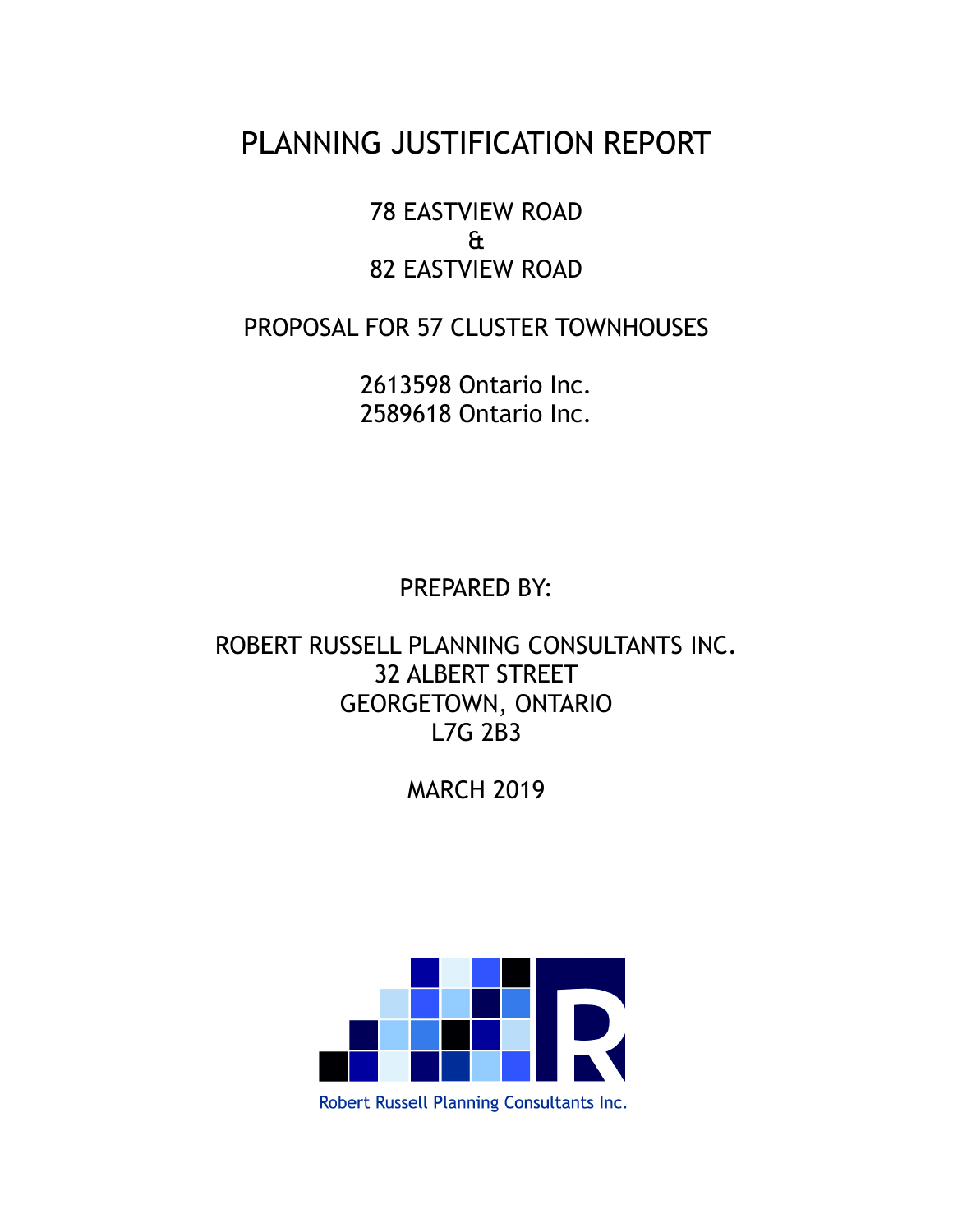# **Table of Contents**

## **List of Figures**

Figure 1 - Aerial Photograph Figure 2 – Concept Plan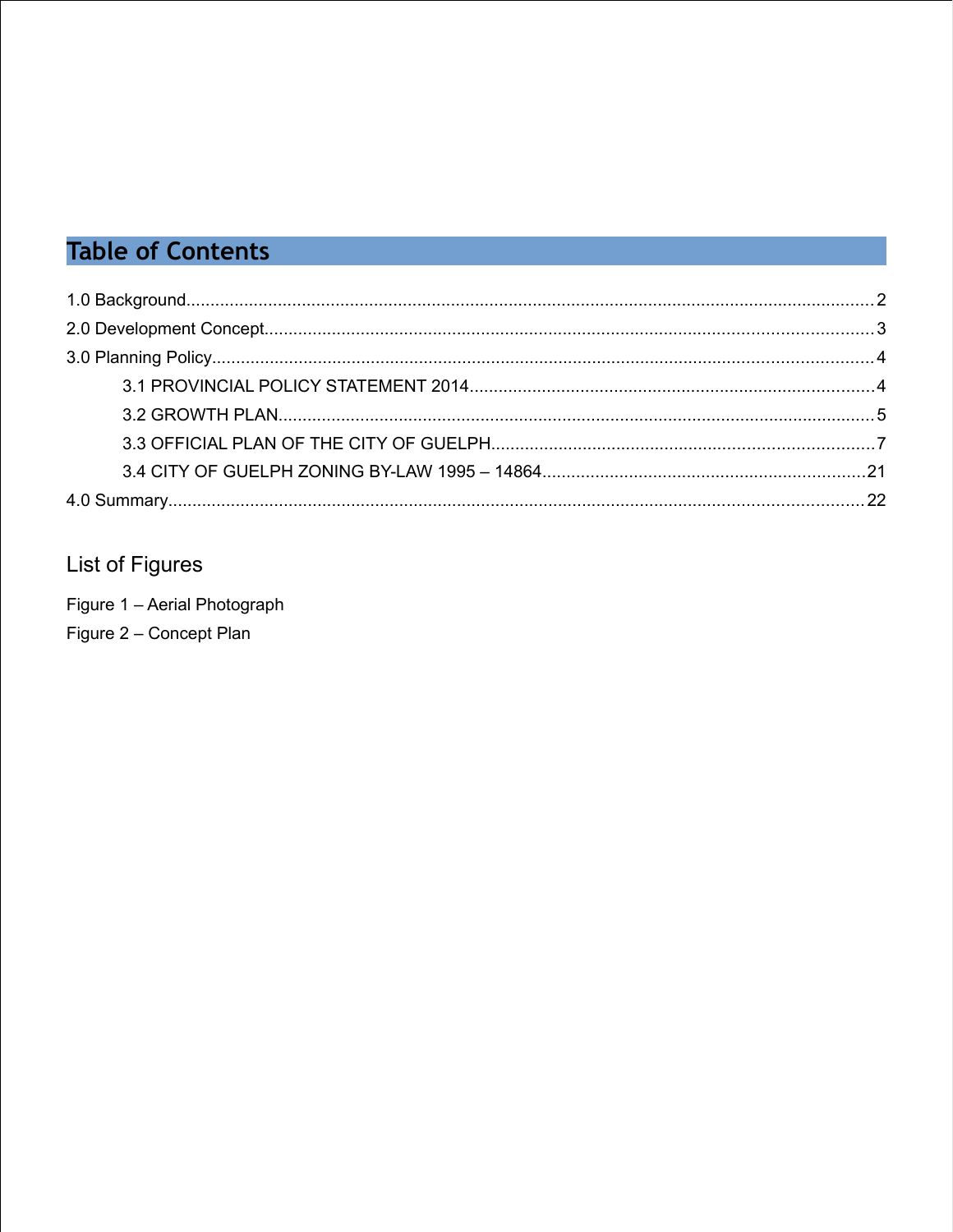March 22, 2019 Planning Justification Report 78 & 82 Eastview Road Page 2 of 22

### <span id="page-2-0"></span>**1.0 Background**

Robert Russell Planning Consultants Inc. has been retained by 2613598 Ontario Inc. (82 Eastview Road) and 2589618 Ontario Inc. (78 Eastview Road) to prepare a Planning Justification Report for 78 Eastview Road and 82 Eastview Road in the City of Guelph.

The property is situated on the north side of Eastview Road and backs onto a natural area. It is generally located halfway between Victoria Road North and Watson Parkway North. To the south, east, and west of the subject site is existing residential development. As noted above, to the north is natural area which extends into 78 Eastview Road.

The two properties combined measure 3.252 hectares, of which approximately 0.97 hectares are occupied by the staked wetland and woodland.

The site is generally rectangular with a combined frontage of 116 meters and a depth of 279 meters.

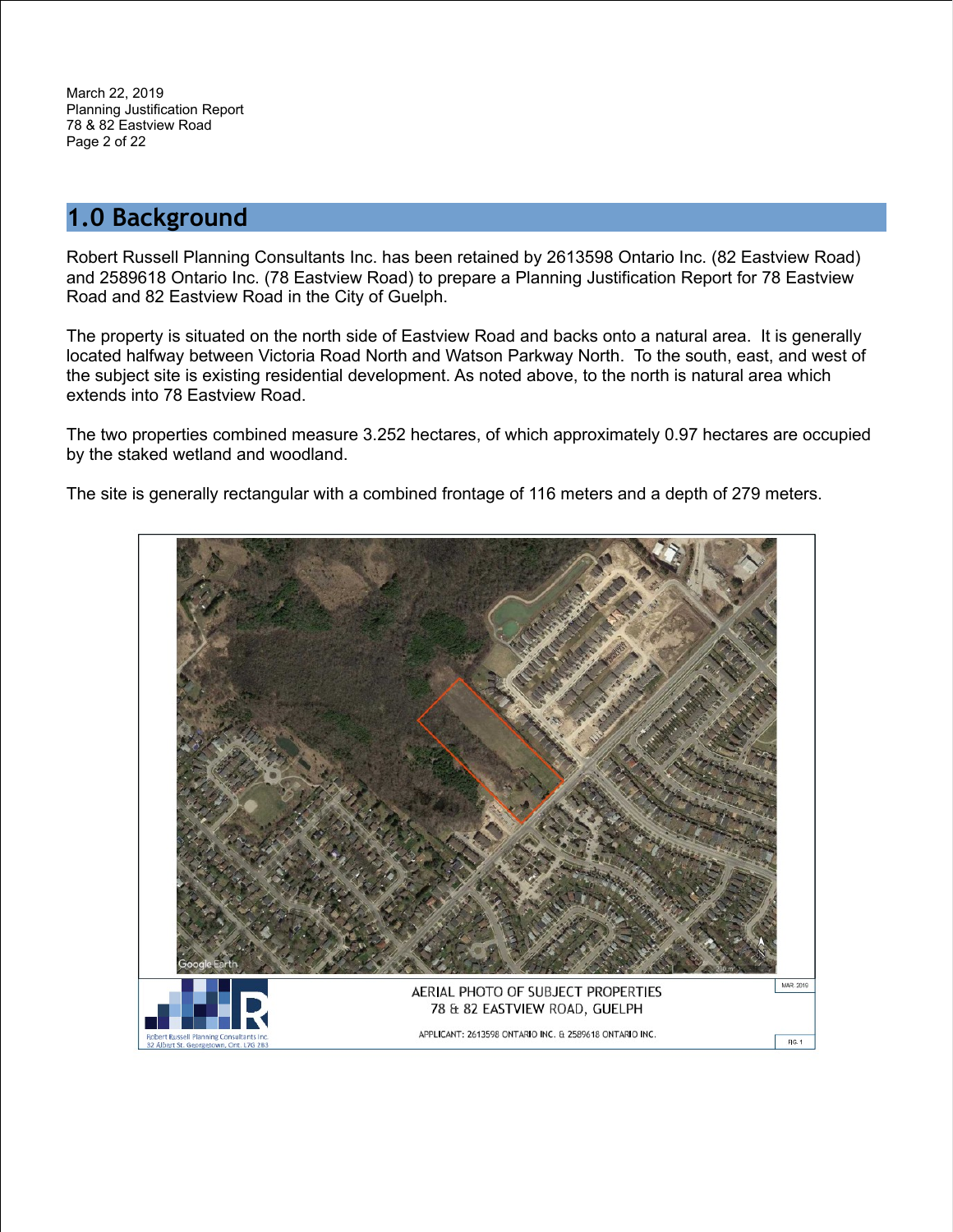March 22, 2019 Planning Justification Report 78 & 82 Eastview Road Page 3 of 22

The recent residential developments to the east and west contain mostly townhouses. The development to the east also contains some semi-detached and single detached dwellings. The development to the south contains cluster townhouses. The remaining properties in the immediately vicinity are generally single detached dwellings.

The site contains a single detached dwelling and accessory structures on each of the two lots.

### <span id="page-3-0"></span>**2.0 Development Concept**

2613598 Ontario Inc. (82 Eastview Road) and 2589618 Ontario Inc. (78 Eastview Road) propose to develop the subject site with 57 cluster townhouses units in a standard condominium, the conceptual site plan includes common amenity space and natural areas. The proposed units will be accessed by a private road network.



As per the Site Plan prepared by BJC Architects and with a revision date of February 21, 2019 there are 7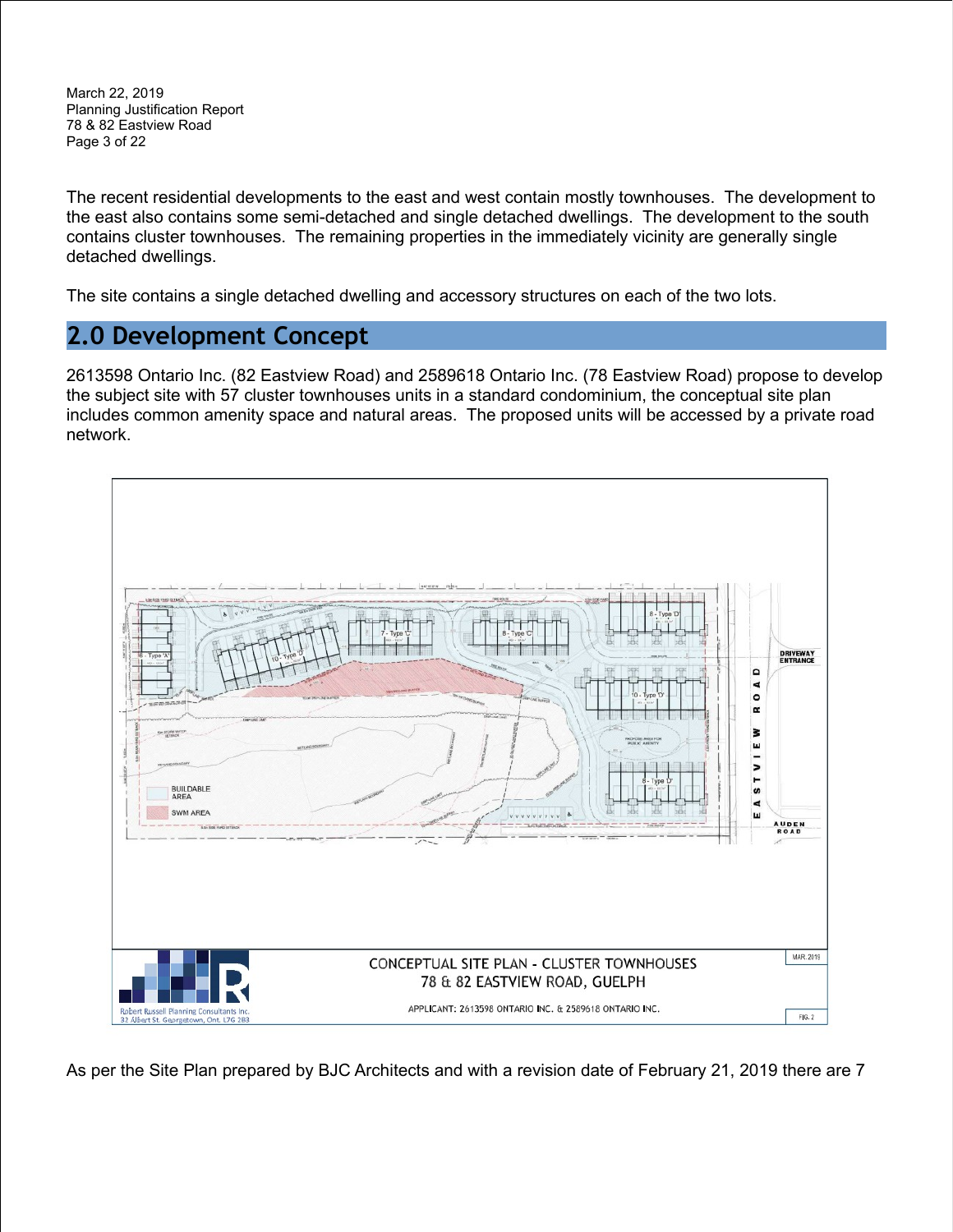March 22, 2019 Planning Justification Report 78 & 82 Eastview Road Page 4 of 22

townhouse buildings proposed containing between 6 and 10 units each. The private road network proposes to access location on Eastview Road, aligned with existing intersections and driveway locations.

The wetland and woodland features have been reviewed on site with the City of Guelph and Grand River Conservation Authority, and the limits of these features have been surveyed and shown on the architectural and engineering plans submitted in support of this application.

The townhouse units will range in width between approximately 5.6 meters and 6.6 meters in width and between 11.7 meters and 13.8 meters deep. Parking will be provided at each unit comprised of 1 internal space within a garage and 1 external space on the driveway.

18 visitor parking spaces are provided, 2 of which will be barrier free.

Each unit will have an exclusive use rear yard amenity area that is a minimum of 20  $m^2$  in area.

There are a mix of standard units, walkout units and look out units.

### <span id="page-4-1"></span>**3.0 Planning Policy**

#### <span id="page-4-0"></span>**3.1 PROVINCIAL POLICY STATEMENT 2014**

The current Provincial Policy Statement (PPS) was released in 2014 and applies to all Planning Act decisions subsequent April 30, 2014.

Several policies in the PPS support the proposed development.

- *"1.1.1 Healthy, liveable and safe communities are sustained by:*
	- *a) promoting efficient development and land use patterns which sustain the financial well-being of the Province and municipalities over the long term;*
	- *e) promoting cost-effective development patterns and standards to minimize land consumption and servicing costs;"*

The proposed development completes the redevelopment of a community that has recently transitioned from large lot residential uses to a more urban density in a neighbourhood that provides existing services with sufficient servicing capacity to accommodate the development. When compared with the current uses on the property, the proposed development provides a more efficient use of land, and maximizes the efficiency of the existing services.

- *"1.1.3.2 Land use patterns within settlement areas shall be based on:*
	- *a) densities and a mix of land uses which:*
	- *1. efficiently use land and resources;*
	- *2. are appropriate for, and efficiently use, the infrastructure and public service facilities which are planned or available, and avoid the need for their unjustified and/or uneconomical expansion;...*
	- *5. are transit-supportive, where transit is planned, exists or may be*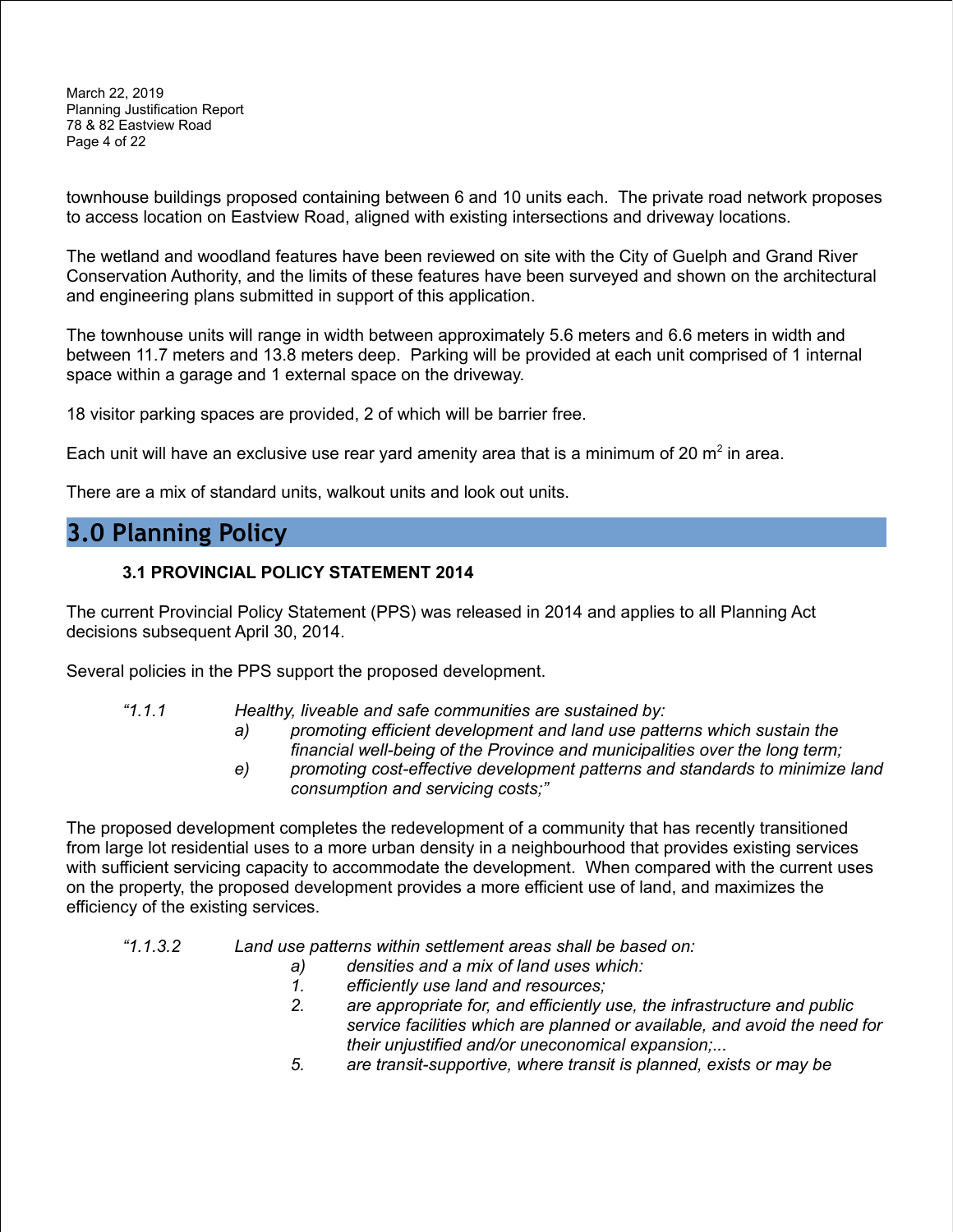*developed..."*

The proposed redevelopment increases density relative to the current uses and makes for a more efficient use of land. The site is approximately 1000 meters from both a public and a separate school, Eastview Road is an existing transit route for Guelph Transit routes 13, 17 and 18, and the Victoria Road Recreation Centre is approximately 750 metres away.

- *"1.4.3 Planning authorities shall provide for an appropriate range and mix of housing types and densities to meet projected requirements of current and future residents of the regional market area by:*
	- *d) promoting densities for new housing which efficiently use land, resources, infrastructure and public service facilities..."*

The surrounding neighbourhood contains a mix of single detached dwellings, semi-detached dwellings and townhouse dwellings on varying lot sizes. Generally, to the north, northwest of the property are single detached bungalow dwellings on relatively large suburban lots. To the south and east are more modern suburban lots with smaller frontages and depths along with the semi-detached and townhouse dwellings. The development of the subject site for townhouses will be at a density similar to the townhouses developments located to the south and east.

*"1.8.1 Planning authorities shall support energy conservation and efficiency, improved air quality, reduced greenhouse gas emissions, and climate change adaptation through land use and development patterns which: a) promote compact form..."*

As stated above, the proposed development provides redevelopment and intensification on an underdeveloped site.

Given the above examples, and a review of the remaining policies within Part V Sections 1, 2 and 3 of the PPS, we are of the opinion that the proposed development is consistent with the policies related to Building Strong Communities, Wise Use and Management of Resources and Protecting Public Health and Safety.

#### <span id="page-5-0"></span>**3.2 GROWTH PLAN**

The Province of Ontario released the Growth Plan for the Greater Golden Horseshoe in 2006. The Growth Plan was recently amended in May of 2017 and all Planning Decisions after July 1, 2017 must conform to the policies in the new Growth Plan.

The subject site currently contains an existing residential structure on each parcel, as such, it forms part of the urban fabric of the City of Guelph. Additionally, the property is the Designated Greenfield Area as per Schedule 2 – Places to Grow Concept, of the Growth Plan for the Greater Golden Horseshoe.

The Growth Plan contains the following policies:

*"2.2.1.2 Forecasted growth to the horizon of this Plan will be allocated based on the following:*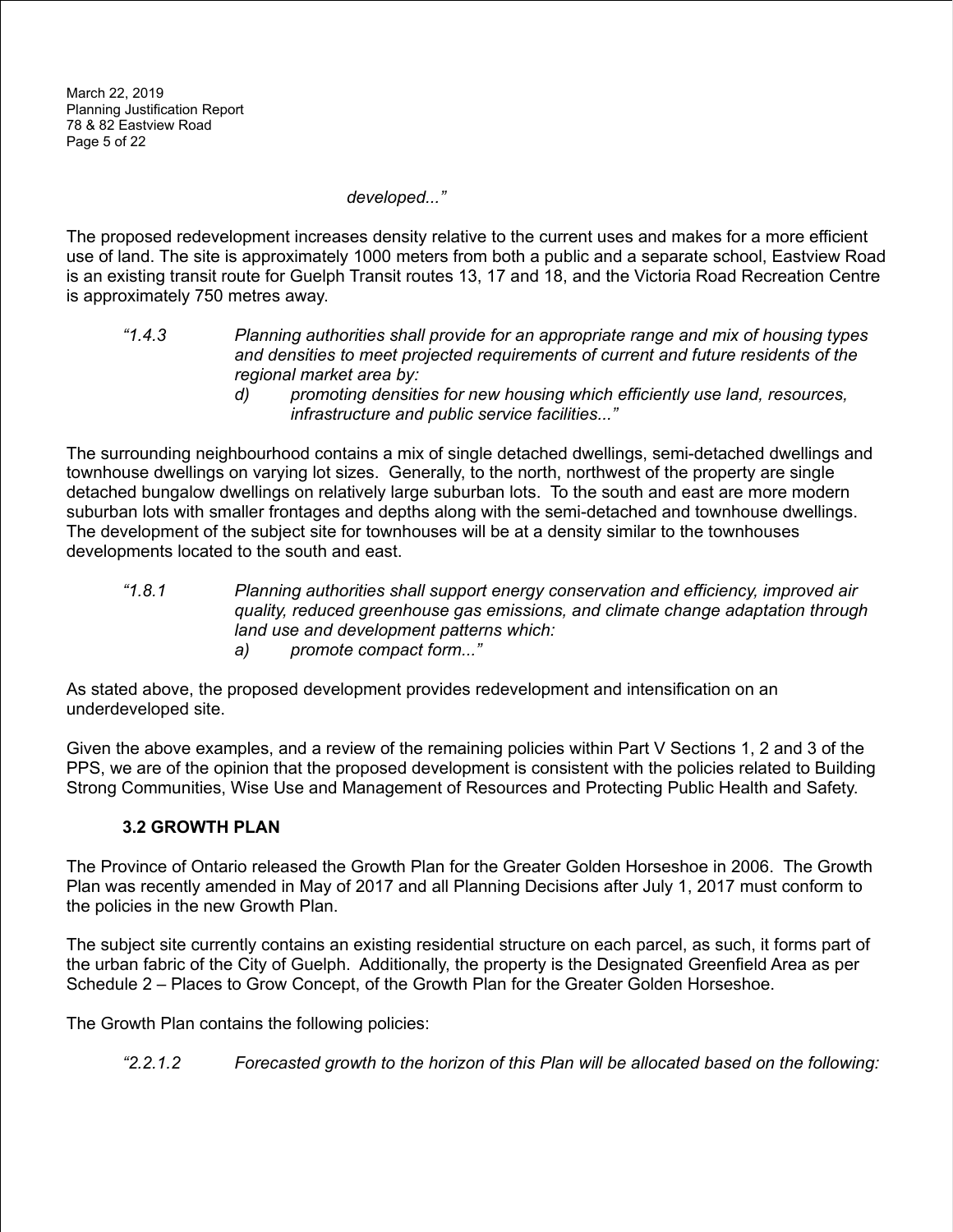March 22, 2019 Planning Justification Report 78 & 82 Eastview Road Page 6 of 22

- *a) the vast majority of growth will be directed to settlement areas that:*
	- *i. have a delineated built boundary;*
	- *ii. have existing or planned municipal water and wastewater systems; and*
	- *iii. can support the achievement of complete communities;...*
- *c) within settlement areas, growth will be focused in:*
	- *i. delineated built-up areas;*
		- *ii. strategic growth areas;*
		- *iii. locations with existing or planned transit, with a priority on higher order transit where it exists or is planned; and*
		- *iv. areas with existing or planned public service facilities;*
- *d) development will be directed to settlement areas, except where the policies of this Plan permit otherwise;*
- e) development will be generally directed away from hazardous lands;..."

The proposed development is not within the built up area of the City of Guelph as per the Schedules in the Growth Plan 2017, however, subsection (a) of this policy indicates that the settlement area must have a delineated built boundary, not that the proposed development parcel must be within it. The subject property has access to adjacent municipal services, and although it is not within a delineated built-up area as per subsection (c), it will complete the redevelopment and intensification of the surrounding neighbourhood. Eastview Road, where adjacent to the subject property, contains 3 Guelph Transit bus routes. The Victoria Road Recreation Centre is within a 10 minute walk (750 meters). There are hazard lands on the property, consisting of a portion of a wetland and woodland. These features have been surveyed and will be protected from development with appropriately sized buffers.

*"4.2.2.1 The Province will map a Natural Heritage System for the GGH to support a comprehensive, integrated, and long-term approach to planning for the protection of the region's natural heritage and biodiversity. The Natural Heritage System mapping will exclude lands within settlement area boundaries that were approved and in effect as of July 1, 2017."*

The limits of the natural heritage features will be confirmed through the application review process. However, it is expected that the ultimate and approved limits of development will meet the City of Guelph Official Plan policies for protecting the adjacent natural heritage system in accordance with the EIS prepared by WSP and dated March 11, 2019 and submitted in support of the applications. The limits proposed in this application were established during a site visit with the City of Guelph and Grand River Conservation Authority on July 26, 2018.

Most of the remaining polices within the Growth Plan are intended to guide municipalities with planning for growth, infrastructure, and transportation and are not directly applicable to a small infill redevelopment site. However, in general, as the Growth Plan's focus is to increase density and use land more efficiently within the Greater Golden Horseshoe, the proposed development provides that additional density on an underdeveloped property and meets the general intent of the Growth Plan policies.

Given the above examples, and a review of the remaining policies within Sections 2, 3, 4, and 5 of the Growth Plan for the Greater Golden Horseshoe 2017, we are of the opinion that the proposed development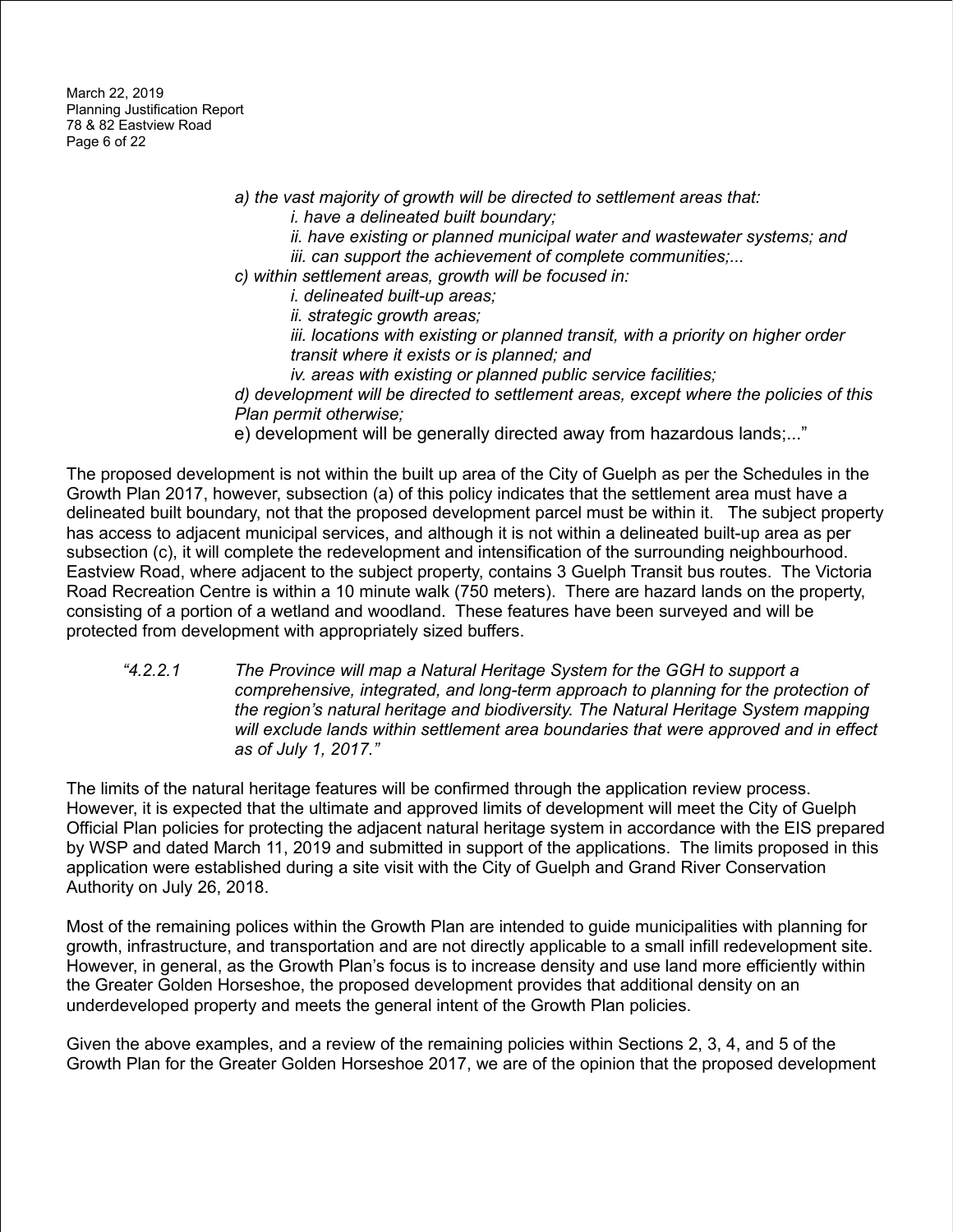March 22, 2019 Planning Justification Report 78 & 82 Eastview Road Page 7 of 22

is consistent with the policies related to growth, infrastructure and protection of natural systems.

#### <span id="page-7-0"></span>**3.3 OFFICIAL PLAN OF THE CITY OF GUELPH**

The Official Plan of the City of Guelph was adopted by City Council November 1, 1994. Several amendments have been approved since that time. The March 2018 Consolidation was used in the following analysis.

Schedule 1: Growth Plan Elements of the Official Plan of the City of Guelph shows the subject site within the Greenfield Areas.

Schedule 2: Land Use Plan of the Official Plan of the City of Guelph designates the subject property as Low Density Greenfield Residential and Significant Natural Areas & Natural Areas.

Schedule 3: Development Constraints of the Official Plan of the City of Guelph shows the natural features on the subject property as forming part of the Natural Heritage System.

Schedule 4: Natural Heritage System of the Official Plan of the City of Guelph identifies the Natural Heritage System on the subject property as a Significant Natural Area, inclusive of buffers.

Schedule 4A: Natural Heritage System, ANSIs and Wetlands shows the extent of the Provincially Significant Wetland and Ontario Ministry of Natural Resources defined Wetland on the subject property.

Schedule 4C: Natural Heritage System, Significant Woodlands shows the extend of the Significant Woodland on the subject property along with the Minimum or Established Buffer.

Schedule 6: Open Space System: Trail Network shows a Proposed City Trail within the natural feature on the subject property.

Schedule 7: Wellhead Protection Areas, indicates that the subject property is within Wellhead Protection Area B.

The following objectives and policies in the City of Guelph Official Plan apply to the subject site:

- *"3(c) ...To plan the greenfield area to provide for a diverse mix of land uses at transit-supportive densities...."*
- *"3(l) ...To support transit, walking and cycling for everyday activities...."*

The proposed development of 57 cluster townhouse units provides significantly more density than the current uses and is thus more transit supportive.

*"3.12.1 ...Development within the greenfield area must be compact and occur at densities that support walkable communities, cycling and transit and promote live/work opportunities."*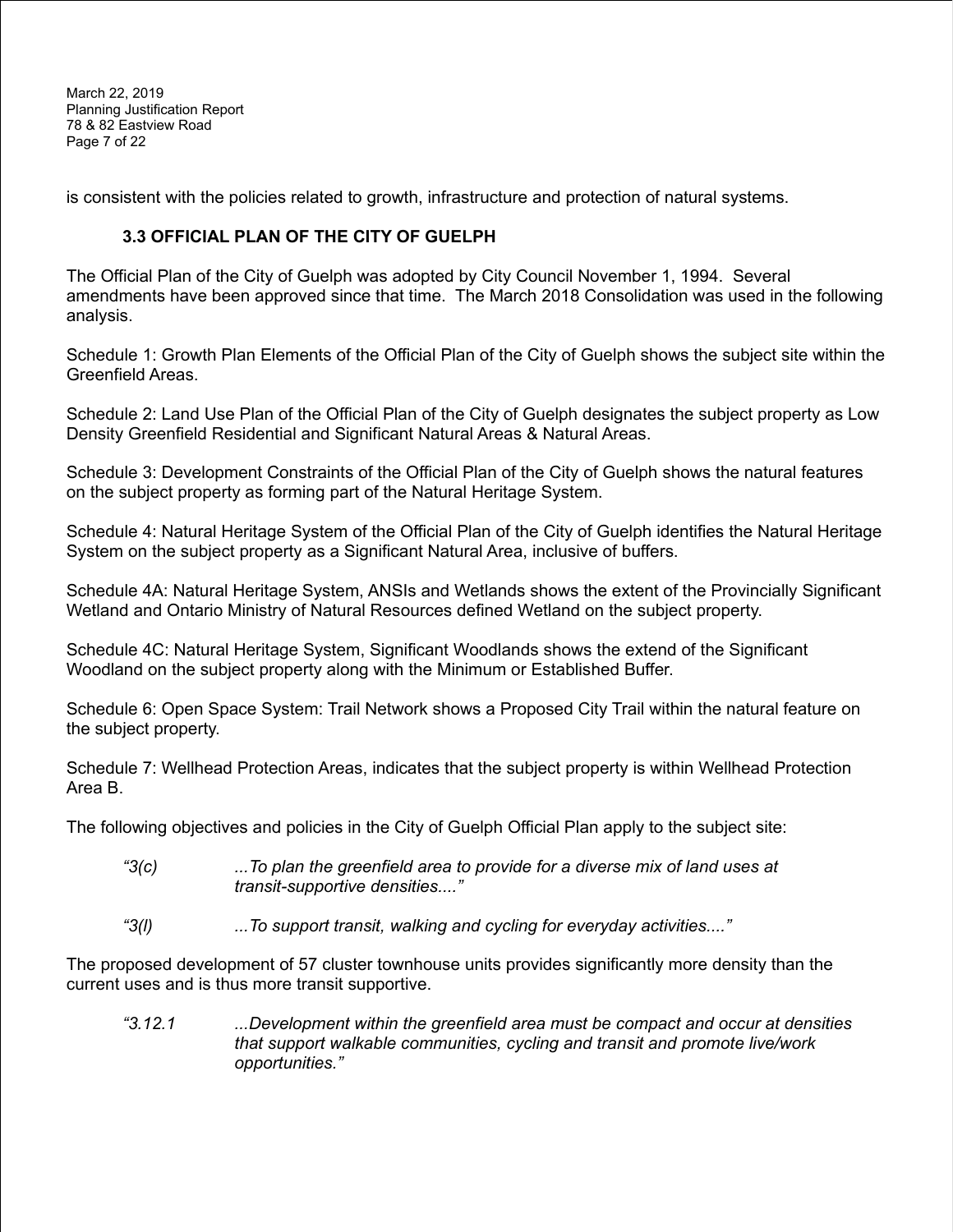March 22, 2019 Planning Justification Report 78 & 82 Eastview Road Page 8 of 22

The subject property is within the greenfield area, and provides an appropriate amount of density given its location in an established community. Any further increase in density above the current proposal would result in a significant shift in building typology, as the proposed development concept has maximized the density that could possibly be provided by ground oriented units. The subject property is in the middle of an existing community, and while the community is undergoing some redevelopment, all of that redevelopment has been in the form of single detached, semi-detached and street or cluster townhouses. As such, stacked townhouses and low rise would not reflect the existing character of the community and are not appropriate.

#### *"3.12.2 The greenfield area will be planned and designed to:*

- *i) achieve an overall minimum density target that is not less than 50 residents and jobs combined per hectare in accordance with the Growth Plan policies...*
- *iii) create street configurations, densities and an urban form that supports walking, cycling and the early integration and sustained viability of transit services;..."*

The Growth Plan definition of density excludes natural areas from the calculation. The conceptual site plan proposes 57 units with a developable area of 1.74 hectares. Proposed density is 32.76 units per net hectare. According to the 2016 Census, the average household size in Guelph was 2.5 persons. As such the proposed development would provide a density of 81.9 residents and jobs per hectare. Although the 2017 amendments to the Growth Plan have increased the density target, the transition policies state that the density target in established Official Plans in the outer ring will be in force until the next comprehensive review of the Official Plan. The density of the proposed development will support transit usage and the proposed pedestrian trails will provide additional opportunities for walking and cycling.

*"3.16.1 The City will define the Natural Heritage System to be maintained, restored and, where possible, improved and will recognize the linkages between natural heritage features and areas, surface water, and groundwater features. Development will be prohibited within defined features in accordance with the provisions of the Provincial Policy Statement and the Growth Plan."*

The subject property contains a portion of the defined Natural Heritage System. The EIS prepared by WSP and submitted in support of the proposed development provides recommendations for the protection and enhancement of these features. No development is proposed within the limits of the features.

*"4.1.1.6 Development and site alteration on adjacent lands, within the minimum or established buffers are subject to the applicable Significant Natural Areas (Section 4.1.3)..."*

The developable area of the subject property is considered to be adjacent lands, as such, Section 4.1.3 is discussed in detail below.

- *"4.1.1.7 The final width of established buffers may be greater than the minimum buffers identified on Table 4.1 and shall be established through an EIS or EA,..."*
- *"4.1.1.8 Adjacent lands and buffers, where applicable, shall be measured from the field-*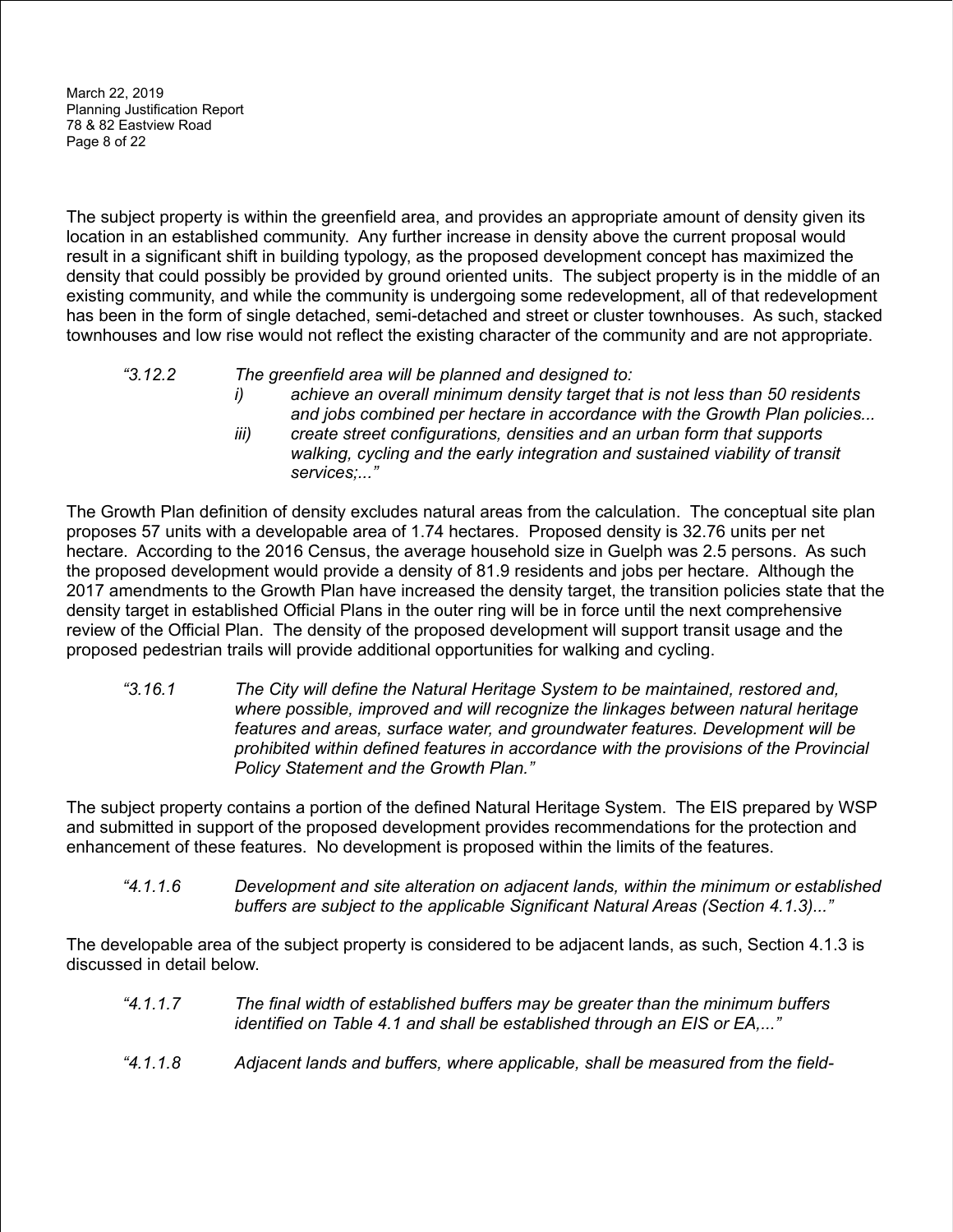*verified edge of an identified natural heritage feature and area (e.g. drip line of a woodland, boundary of a wetland)...."*

Please refer to the EIS prepared by WSP, dated March 11, 2019 and submitted in support of the proposed development, which identifies a 30 metre buffer to the staked limit of the wetland and 10 metre buffer to the staked limit of the woodland. Staking of these features occurred July 16, 2018 with the City of Guelph and Grand River Conservation Authority.

*"4.1.1.9 With the exception of the uses permitted by this Plan, established buffers shall be actively or passively restored to, or maintained in a natural state..."*

Please refer to the EIS prepared by WSP and submitted in support of the proposed development, which provides a planting plan for the buffers as part of Appendix J – Tree Management Plan. The planting plan has been designed to accommodate the pedestrian trail (required by the City of Guelph) and SWM facility.

Table 4.1 indicates that the minimum buffer for the Provincially Significant Wetland located on, and adjacent to, the subject property is 30 meters. Please refer to the maps and figures in the EIS prepared by WSP and submitted in support of the proposed development for a graphical representation of the buffer extents.

Table 4.1 indicates that the minimum buffer for the Significant Woodland located on, and adjacent to, the subject property is 10 meters. Please refer to the maps and figures in the EIS prepared by WSP and submitted in support of the proposed development for a graphical representation of the buffer extents.

- *"4.1.1.17 Boundaries of natural heritage features and areas that make up the Natural Heritage System shown on Schedules 2, 3, 4, and 4AE and shall be delineated using the criteria for designation and the most current information, and are required to be field verified and staked as part of an EIS or EA, to the satisfaction of the City, in consultation with the Ontario Ministry of Natural Resources (MNR) and/or the Grand River Conservation Authority (GRCA), as applicable. Once confirmed in the field, and approved by the City, boundaries of natural heritage features and areas and established buffers shall be required to be accurately surveyed and illustrated on all plans submitted in support of development and site alteration applications. Such boundary interpretations will not require an amendment to this Plan. Minor refinements to the boundaries may be made on the basis of the criteria for designation, without an amendment to this Plan."*
- *"4.1.2.1 Development and site alteration shall not be permitted within the Natural Heritage System, including minimum or established buffers, except for the following uses:... ii) passive recreational activities..."*

The proposed walking trail, located within the wetland and woodland buffers on the subject property, is permitted in accordance with this policy.

*"4.1.2.2 Notwithstanding the provisions of Section 4.1.2, an EIS may be required for the construction of trails and walkways, fish and wildlife management, and habitat*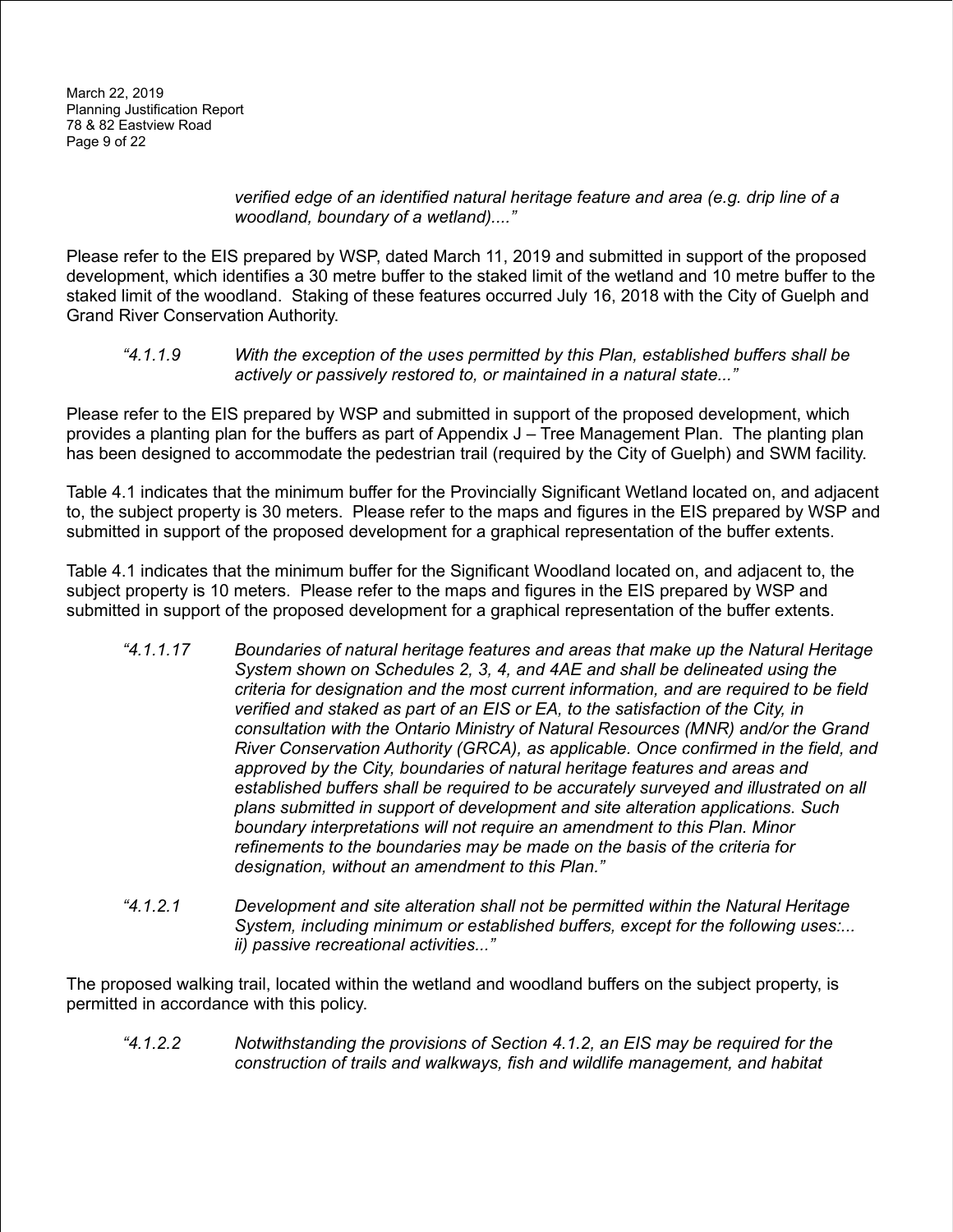*conservation, where the proposed work has the potential to result in negative impacts to the Natural Heritage System."*

Please refer to the EIS prepared by WSP and submitted in support of the proposed development for a review of the proposed walkway location. The proposed walkway location may require some minor field adjustments as per discussion in the EIS.

#### *"4.1.2.5 Where two or more components of the Natural Heritage System overlap, the policies that provide the most protection to the natural heritage feature or area shall apply."*

The Provincially Significant Wetland and the Significant Woodland partially overlap on the subject property, and in most locations, the 30 metre buffer/setback to the PSW extends beyond the 10 metre buffer to the dripline of the Woodland. As such, the policies relevant to the PSW will generally be most applicable, with the exception of the southern extension of the Woodland and 10 m buffer which extends beyond the PSW buffer/setback.

*"4.1.2.6 Permitted development and site alteration within and/or adjacent to natural heritage features and areas (as outlined in Sections 4.1.3 and 4.1.4) shall be required to demonstrate, through an EIS or EA to the satisfaction of the City, in consultation with the GRCA, the Province and Federal government, as applicable, that there will be no negative impacts on the natural heritage features and areas to be protected, or their ecological and hydrologic functions."*

Please refer to the EIS prepared by WSP and submitted in accordance with this policy which has provided the following recommendations and will ensure that the natural heritage features and their functions are protected:

- Buffer management requirements
- Buffer enhancement areas and compensation plantings
- Erosion and sediment control measures
- Confirmation that the SWM strategy proposed by MTE will mitigate impacts to the wetland, vegetation and wildlife habitats
- Maintain existing hydrologic regime, including LID measures (infiltration galleries)
- Fencing of natural areas during construction and permanently post construction
- Recommended tree preservation, tree removal and pruning practices
	- *"4.1.2.7 Where essential transportation infrastructure, essential linear infrastructure, stormwater management facilities and structures, and/or trails are permitted within minimum or established buffers under policies 4.1.3 and 4.1.4, the following shall apply:*
		- *i) works are to be located as far away from the feature boundary within the minimum or established buffer as possible;*
		- *ii) the area of construction disturbance shall be kept to a minimum; and*
		- *iii) disturbed areas of the minimum or established buffers shall be re-vegetated or restored with site-appropriate indigenous plants wherever opportunities exist."*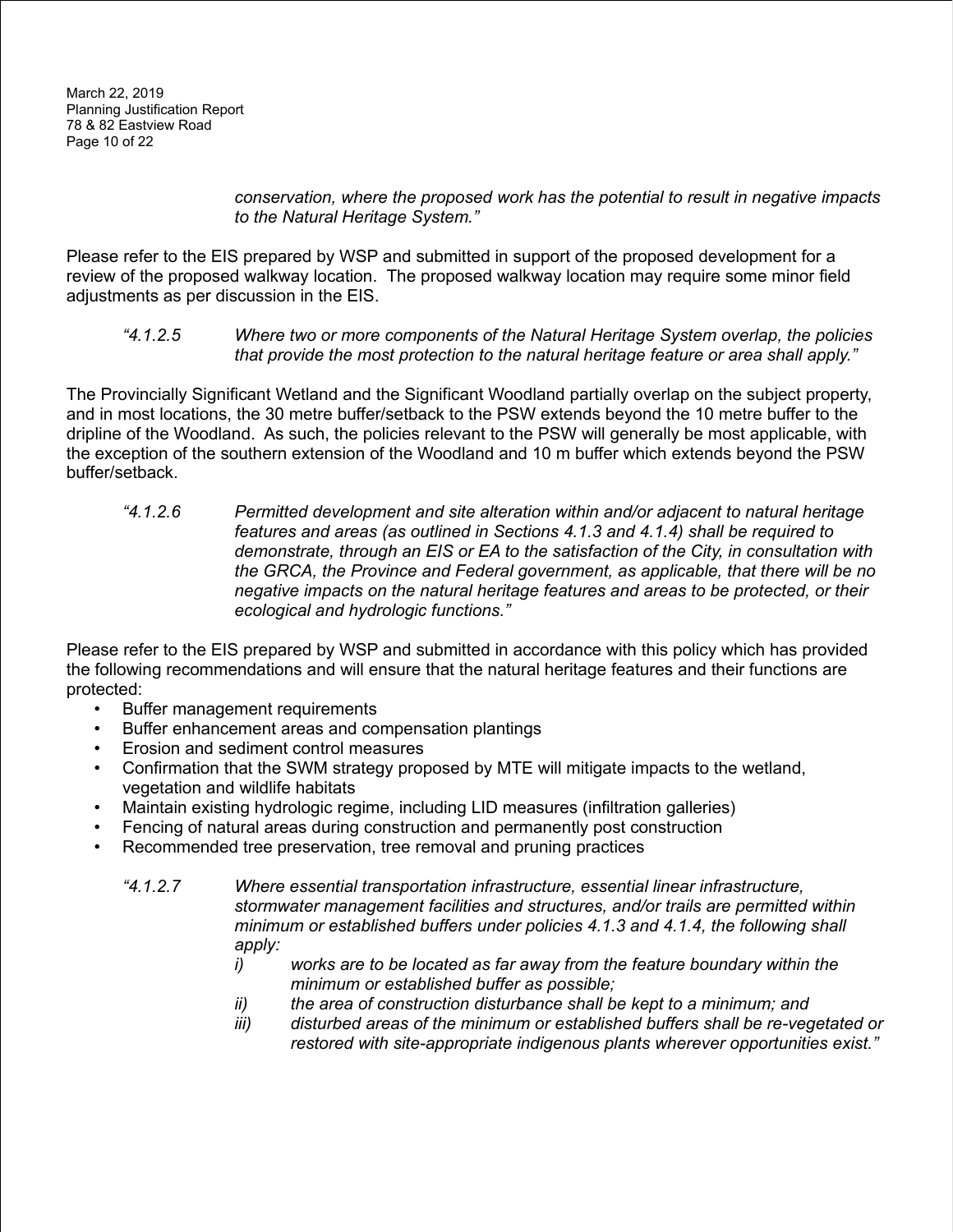March 22, 2019 Planning Justification Report 78 & 82 Eastview Road Page 11 of 22

The conceptual site plan submitted in support of the Zoning By-law Amendment application proposes to locate a SWM facility within the 30 metre buffer to the PSW. The SWM facility will be a minimum of 15 meters from the staked limits of the PSW. The EIS prepared by WSP and submitted in support of the proposed development has confirmed that the SWM facility design is adequate to protect the Natural Heritage System.

*"4.1.3.1.1 Development or site alteration shall not be permitted within Significant Natural Areas including their established or minimum buffers as designated on Schedule 1, except in accordance with the general policies in 4.1.2 and the Significant Natural Areas policies in 4.1.3."*

The immediately preceding discussion of policies in Section 4.1.2 and the discussion below of policies in Section 4.1.3 is provided in accordance with this policy and is intended to support the proposed pedestrian trail and SWM facility within the buffers.

*"4.1.3.1.2 In accordance with the applicable policies in 4.1.2 and 4.1.3, development or site alteration may be permitted within the adjacent lands to Significant Natural Areas provided that it has been demonstrated through an EIS or EA that there will be no negative impacts to the protected natural heritage features and areas or their associated ecological functions."*

The immediately preceding discussion of policies in 4.1.2 and the discussion below of policies 4.1.3 is provided, along with the EIS prepared by WSP, in accordance with this policy and is intended to support the proposed proposed development of 57 condominium townhouse units on lands adjacent to Significant Natural Areas.

*"4.1.3.4.3 Development and site alteration shall not be permitted within Significant Wetlands, or established buffers except for uses permitted by the General Permitted Uses of Section 4.1.2."*

Please refer to the analysis of Section 4.1.2 above which has determined that the proposed pedestrian trail and proposed SWM facility should be permitted uses within the buffer to the Significant Wetland (PSW).

*"4.1.3.4.4 The established buffer will be determined through an EIS, and may be greater than the minimums identified on Table 4.1."*

Buffers sizes have been determined in the EIS prepared by WSP and submitted in support of the proposed development. The EIS has determined that a 30 metre buffer is required to the staked limit of the wetland, and a 10 meter buffer to the staked limit of the dripline of the woodland.

*"4.1.3.4.6 In addition to the General Permitted Uses of Section 4.1.2, the following additional uses may be permitted within the established buffers to Significant Wetlands, subject to the requirements of 4.1.2.7, where it has been demonstrated through an EIS or EA,* to the satisfaction of the City, in consultation with the GRCA and/or the MNR, that *there will be no negative impacts on the Significant Wetland or its ecological and*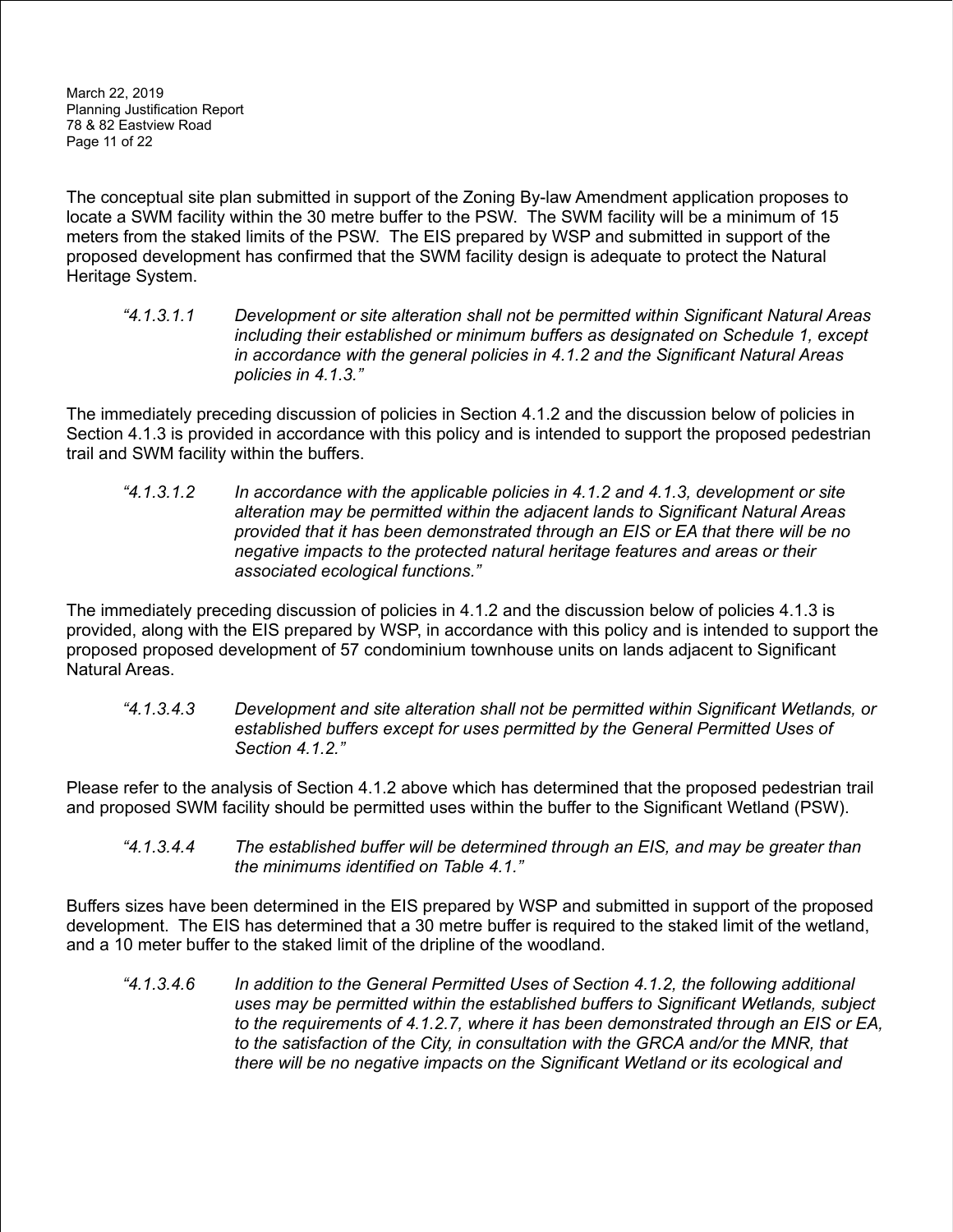*hydrologic functions:....*

*ii) stormwater management facilities and structures and their normal maintenance, where low impact development measures have been implemented to the extent possible outside the buffer and provided they are located a minimum distance of 15 meters from a PSW and 7.5 metres from a LSW."*

The Functional Servicing and Stormwater Management Report prepared by MTE has proposed that a dry SWM pond be located within the 30 metre buffer to the PSW, but outside of the 15 metre buffer as per the allowance in this policy. LID measures are proposed throughout the site where feasible, the principle measure being infiltration galleries designed to accept roof drainage. Due to the Source Water Protection policies, road drainage cannot be infiltrated and must be treated with an oil grit separator and SWM pond.

- *"4.1.3.4.7 Notwithstanding the General Permitted Uses of Section 4.1.2, trails within Significant Wetlands are subject to the following additional limitations and the requirements of 4.1.2.7 and 4.1.2.8. The formalization of existing ad hoc trails through formal trails and walkways may be permitted within Significant Wetlands and their established buffers where:*
	- *i) they are considered essential to the City's trail system or integral to the scientific, educational or passive recreational use of the property;*
	- *ii) the environmental impacts of the proposed trails have been assessed and mitigated through design that minimize impacts to the natural heritage features and areas, and ecological functions; and*
	- *iii) where appropriate, they consist primarily of boardwalks and viewing platforms and are accompanied with educational signs."*

The City of Guelph is aware of a number of existing trails within the wetland both on the property and external to the subject property. The City has requested that a walking trail be established on the subject property in an attempt to formalize the existing network of ad hoc trails. As such, it is assumed that the City considers these trails to be essential as required by the above policy. As per the recommendations in the EIS prepared by WSP in support of the proposed development, trail construction details will be determined through the Environmental Impact Report. It is anticipated that the trail construction will minimize the impact to the wetland.

Section 4.1.3.6.1 of the Official Plan indicates that Woodlands 1 hectare or larger, along with their 10 metre minimum buffer should be designated as Significant Woodlands, provided they are not identified as cultural woodlands. A determination was made by the City of Guelph that all of the woodland on the subject property, with the exception of a small area at the south end that was substantially impacted by human activities, should be considered Significant in accordance with this policy. The extent of the Significant Woodland was staked on site July 16, 2018.

*"4.1.3.6.4 Development and site alteration shall not be permitted within Significant Woodlands and established buffers except for uses permitted by the General Permitted Uses of Section 4.1.2."*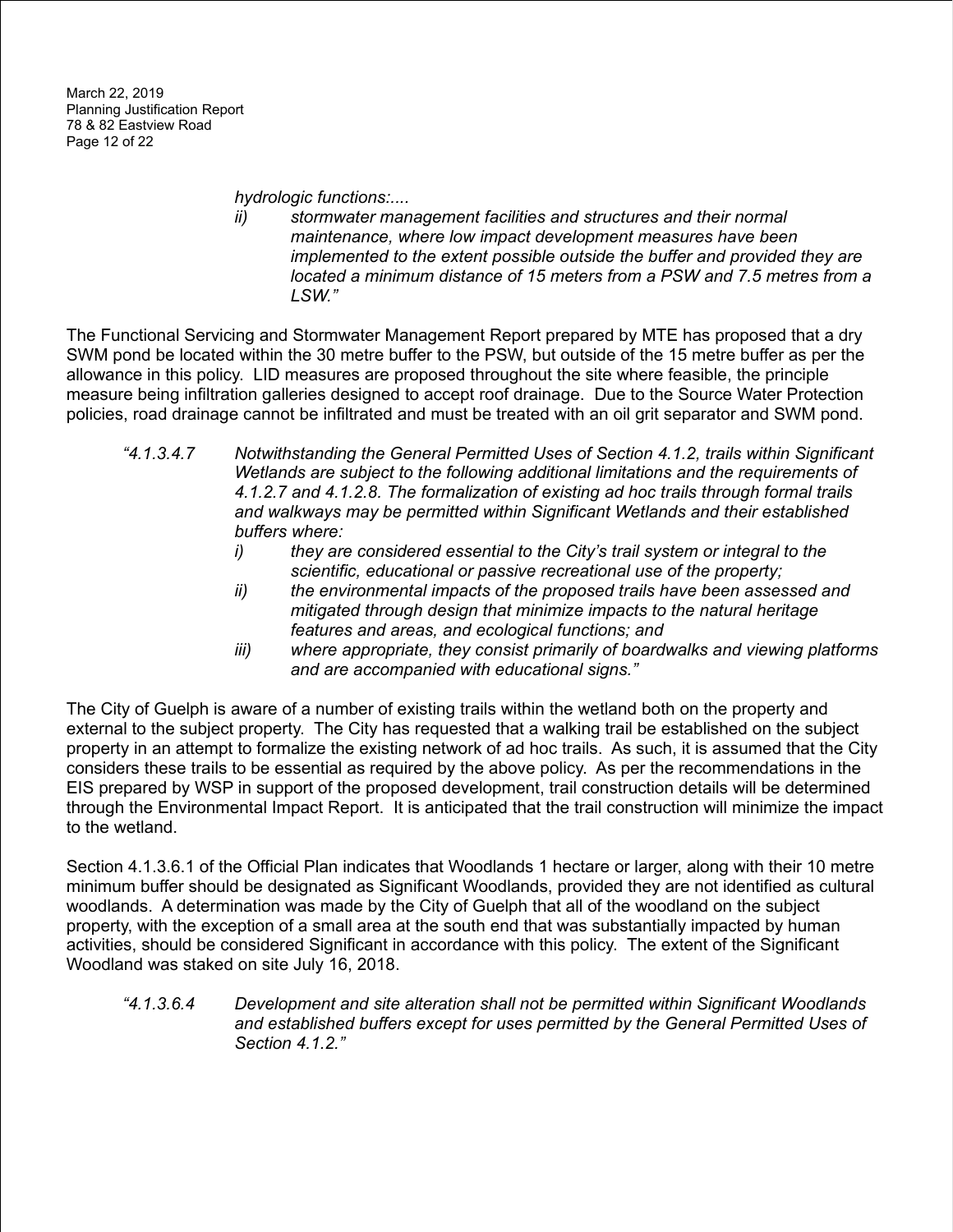The proposed pedestrian trail discussed above will be located within the 10 metre buffer to the Significant Woodland in accordance with Policy 4.1.2.1 as discussed above. All site grading related to the proposed development, including the SWM facility, is outside of the 10 metre buffer.

*"4.1.3.6.5 All Significant Woodlands require a minimum buffer of 10 metres from the drip line of the trees at the woodland edge, except where existing development precludes it. The established buffer is to be determined through an EIS, and may be greater than the 10 metre minimum buffer."*

A 10 metre buffer from the drip line has been provided in accordance with the recommendations of the EIS prepared by WSP and submitted in support of the proposed development.

*"4.1.3.6.6 In addition to the General Permitted Uses of Section 4.1.2, essential linear infrastructure and, stormwater management facilities and structures, and their normal maintenance, may be permitted in the established buffers to Significant Woodlands..."*

The Stormwater Management design for the proposed development, as prepared by MTE and submitted with this Zoning By-law, do not currently contemplate extending any of the SWM facilities into the 10 metre Significant Woodland buffer. However, if this should change, the EIS will be amended to assess the potential impact of such an encroachment, in accordance with this policy.

Policy 4.1.3.6.7 is similar to previously discussed policy 4.1.3.4.7 in that the proposed trail within the buffer to the Significant Woodland is only permitted under specific circumstances. The criteria applicable to this development are the same for both of these policies, and as such, please refer to the discussion of policy 4.1.3.4.7 for the analysis.

- *"4.1.3.9.3 Development and site alteration shall not be permitted within Significant Wildlife Habitat (including Ecological Linkages) or the established buffers, where applicable, except for uses permitted by the General Permitted Uses of Section 4.1.2.*
- *4.1.3.9.4 Development and site alteration may be permitted on adjacent lands to Significant Wildlife Habitat (including Ecological Linkages) where it has been demonstrated through an EIS or EA to the satisfaction of the City, and GRCA where applicable, that there will be no negative impacts to Significant Wildlife Habitat or its ecological functions."*

The EIS prepared by WSP and dated March 11, 2019 has determined that there is significant wildlife habitat (SWH) located on the subject property. The SWH includes bat maternity colonies, reptile hibernaculum, and terrestrial crayfish. These species are present in the natural areas and the SWH will be protected through the preservation of those natural areas and the buffers that are proposed on the development concept. Monarch butterflies were recorded within the meadow portion of the subject property, however, the vegetation assessed on site was not suitable to support Monarch breeding, and as such removal of the meadow and construction of the proposed townhouses will not have an impact on this species.

*"4.1.3.9.5 In addition to the General Permitted Uses of Section 4.1.2, the following additional*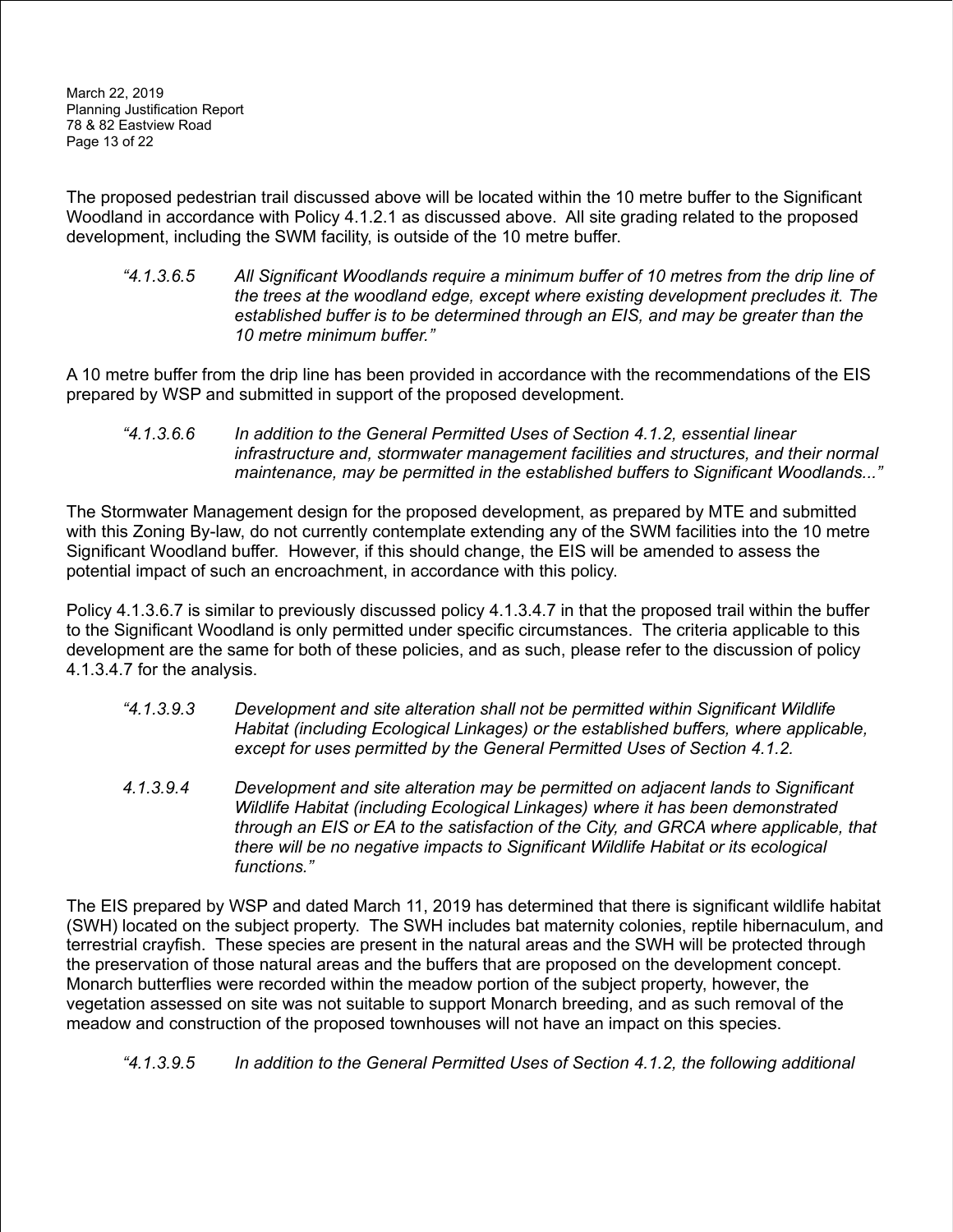*uses may be permitted within Significant Wildlife Habitat (including Ecological Linkages) and its established buffers,... ii) flood and erosion control facilities and their normal maintenance;..."*

The development concept proposes to locate a dry SWM pond within the buffer to the PSW. The EIS has determined that this will not have an impact on the SWH that has been identified on site.

*"4.1.3.9.8 Ecological Linkages may incorporate lands that do not otherwise meet the criteria for protection in accordance with Significant Natural Areas or Natural Areas policies."*

The EIS prepared by WSP and dated March 11, 2019 has determined that there are no linkages present on the subject property.

*"4.1.3.10.9 New Restoration Areas may be added without an amendment to this Plan where new stormwater management facilities are approved in accordance with the provisions of this Plan and are located adjacent to the Natural Heritage System."*

In accordance with this policy the proposed SWM facility may be considered to be a Restoration Area. A planting plan is provided in Appendix J to the EIS that includes restoration plantings.

*"4.1.4.1.1 Development or site alteration shall not be permitted within unmapped Natural Areas or Natural Areas included in the overlay designation shown on Schedules 2 and 4 until an EIS or EA that determines which Natural Heritage System policies, if any, apply and is approved as part of a complete development application to the satisfaction of the City."*

During the site meeting and staking exercise on July 16, 2018 it was determined that the extreme southern lobe of the woodland on the subject property did not to meet the criteria to be designated as a Significant Woodland, and the limits of the Significant Woodland were staked accordingly. This area of woodland was heavily impacted by anthropogenic disturbance, has frequent gaps in the canopy and is predominantly comprised of invasive species. The canopy and sub-canopy also contain many Ash trees which are expected to eventually succumb to the Emerald Ash Borer which already present elsewhere on site. The EIS prepared by WSP and dated March 11, 2019 provides additional detail on this Ecological Land Classification (ELC) Unit (Unit 6 of CUW1).

Section 4.1.4.4 provides objectives and policies for the protection of habitat for significant species that may extend beyond the limits of the protected natural area. The EIS prepared by WSP and dated March 11, 2019 has determined that the habitat for any significant species on the subject property is fully contained within the protected natural areas.

#### *"4.1.6.1 Policies*

*Plantations and hedgerows will be required to be identified through an Ecological Land Classification (ELC) in conjunction with proposed development applications.*

*1. Healthy non-invasive trees within the urban forest shall be encouraged to be retained and integrated into proposed development. Where these trees cannot*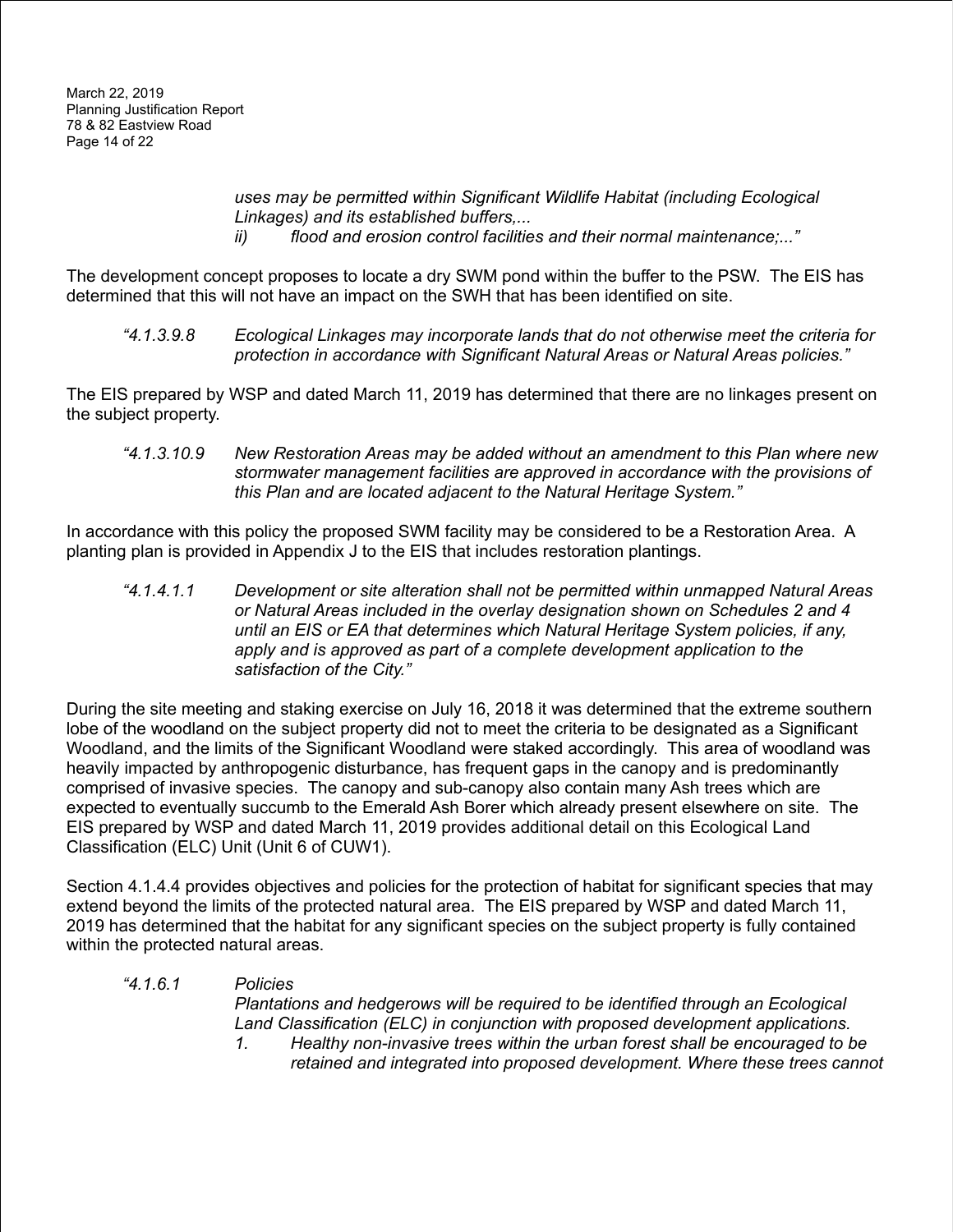#### *be retained, they will be subject to the Vegetation Compensation Plan addressed in Policy 4.1.6.4."*

*"4.1.6.3.1 Development and site alteration may be permitted to impact hedgerows and individual trees provided it has been demonstrated, to the satisfaction of the City, that the hedgerows and trees cannot be protected or integrated into the urban landscape."*

The EIS prepared by WSP and dated March 11, 2019 has identified that the east boundary of 82 Eastview Road contains a hedgerow. This hedgerow is composed of invasive species and dead and dying Ash trees and does not contain any trees worthy of preservation. Should any compensation planting be required, there is ample opportunity within the natural area buffers to accommodate any such plantings. The Vegetation Compensation Plan will be prepared as part of the Environmental Implementation Report.

- *"4.2.1 Where development or site alteration, is proposed within or adjacent to natural heritage features and areas, surface water features and groundwater features or may negatively impact their related ecological or hydrologic functions, the proponent shall prepare an EIS in accordance with the provisions of this plan."*
- *"4.2.1.3 The scope of an EIS must be determined in consultation with the City, the GRCA and applicable provincial ministry, where one or more of the potentially impacted features or functions fall under their jurisdiction."*

An EIS has been prepared by WSP and submitted in accordance with this policy. The terms of reference were circulated to GRCA and the City of Guelph for approval prior to commencing the EIS.

*"4.2.1.5 Consultation with the GRCA is required where any GRCA regulated lands or wetlands may be impacted by proposed development or site alteration."*

GRCA was consulted to determine the scope of the EIS. GRCA was also present July 16, 2018 during the site visit to stake the limit of the PSW.

*"4.2.1.6 The City shall not permit development or site alteration within the Natural Heritage System or on adjacent lands to natural heritage features and areas, until the required EIS and Environmental Implementation Report (EIR) has been reviewed and approved by the City, in consultation with the Environmental Advisory Committee, and where applicable the GRCA and a provincial ministry or agency."*

An EIS has been prepared by WSP and submitted in support of the proposed development. This EIS will be reviewed by the City, EAC and GRCA prior to development.

*"4.2.1.9 An EIS and EIR shall be carried out by professional(s) qualified in the field of environmental and hydrological sciences and shall be acceptable to the City, in consultation with the City's Environmental Advisory Committee, the GRCA and provincial ministry or agency, as applicable."*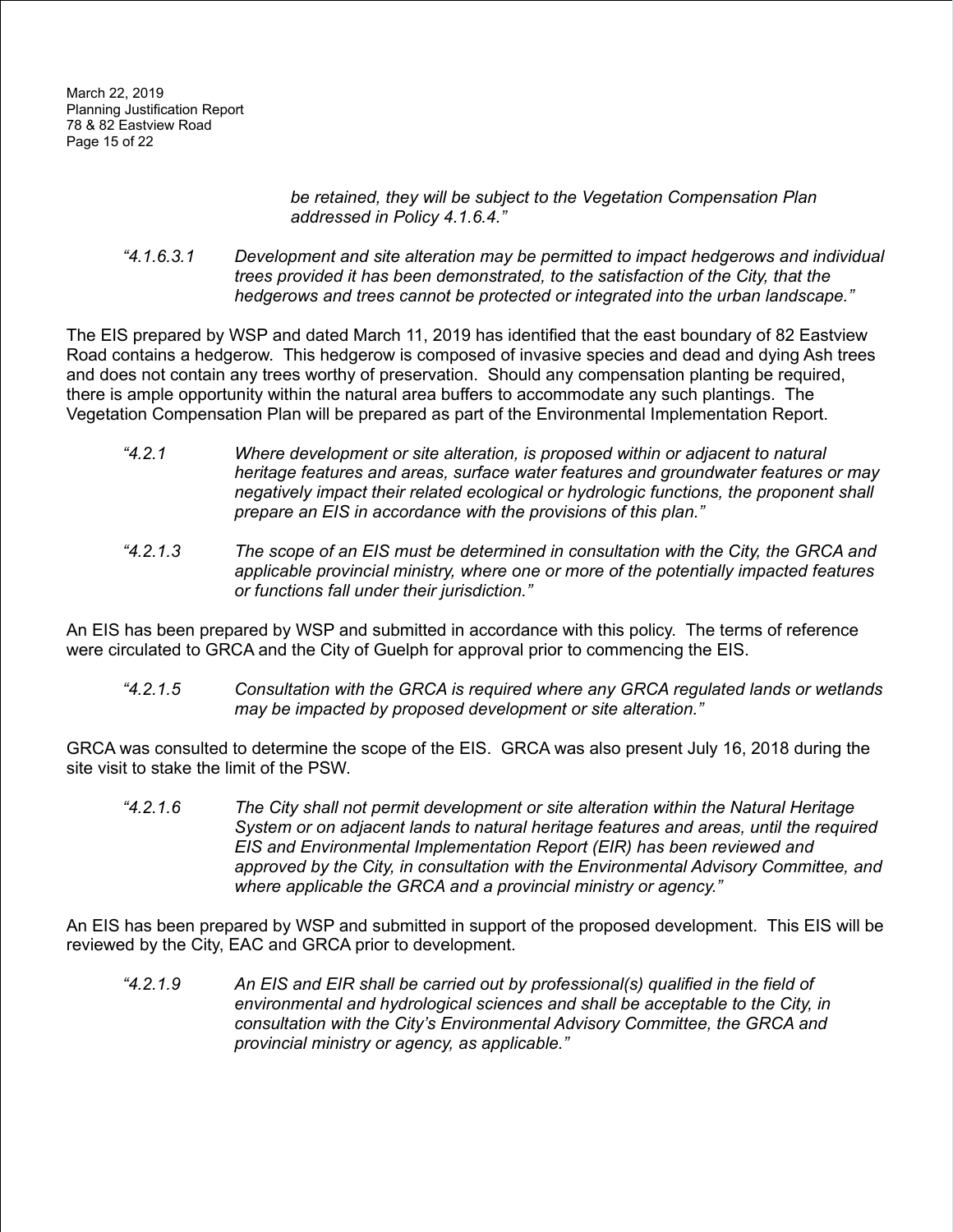The EIS dated March 11, 2019 was prepared by Rebecca Hay, Steven Leslie, Leanne Wallis, and Chris Lorenz, who are qualified professionals at WSP. Through the review of this development application the City, EAC and GRCA will determine if it is acceptable.

*"4.2.1.10 Prior to commencement of the study, terms of reference, acceptable to the City, shall be prepared in consultation with the Environmental Advisory Committee, GRCA, and provincial ministry or agency, as applicable."*

As noted above, the terms of reference were prepared with input from the City, EAC and GRCA, and subsequently approved by them.

- *"5.4.7 In new developments, including employment areas and where public transit service is intended, sidewalks shall be provided on both sides of all streets wherever feasible with the exception of the following situations:...*
	- *iv) adjacent to the Natural Heritage System where a trail with a high level of service may be provided instead of a sidewalk."*

The private driveway proposed for this development is intended to provide access to all condominium units. There is a section of this driveway that does not contain sidewalks, however, the pedestrian trail in the Natural Heritage System is located adjacent to the private rear yard amenity space of the units that front onto this section of private road. The trail will provide the same functionality that the sidewalk would have provided, and access the same units.

*"5.6.3 Generally, private roads shall be discouraged. Where permitted they shall generally be designed to be publicly accessible."*

A public right of way cannot feasibly be provided for the subject property and still achieve the densities that are appropriate for the property and are encouraged by the Growth Plan and PPS. The private condominium roads will be accessible to the general public to access the dwellings in this proposed development.

Table 5.1 indicates that Eastview Road is planned for a 30 metre right of way. The Eastview Road ROW adjacent to the subject property is already 30 meters and no additional widenings should be required.

*"7.3.1.1 The City will continue to pursue the development of a Trail Network as set out in Schedule 6 and in accordance with the Guelph Trail Master Plan."*

The proposed trail on the subject property conforms with the conceptual alignment identified on Schedule 6.

*"7.3.1.3 Under most circumstances, trail development should be restricted to public lands; private lands will not be considered until a mutually agreeable arrangement between the City and the land owner has been prepared."*

The proposed trail is located within the buffer to the Significant Woodland and the PSW. It is anticipated that the City of Guelph will require that these natural features, inclusive of their buffers, be dedicated to the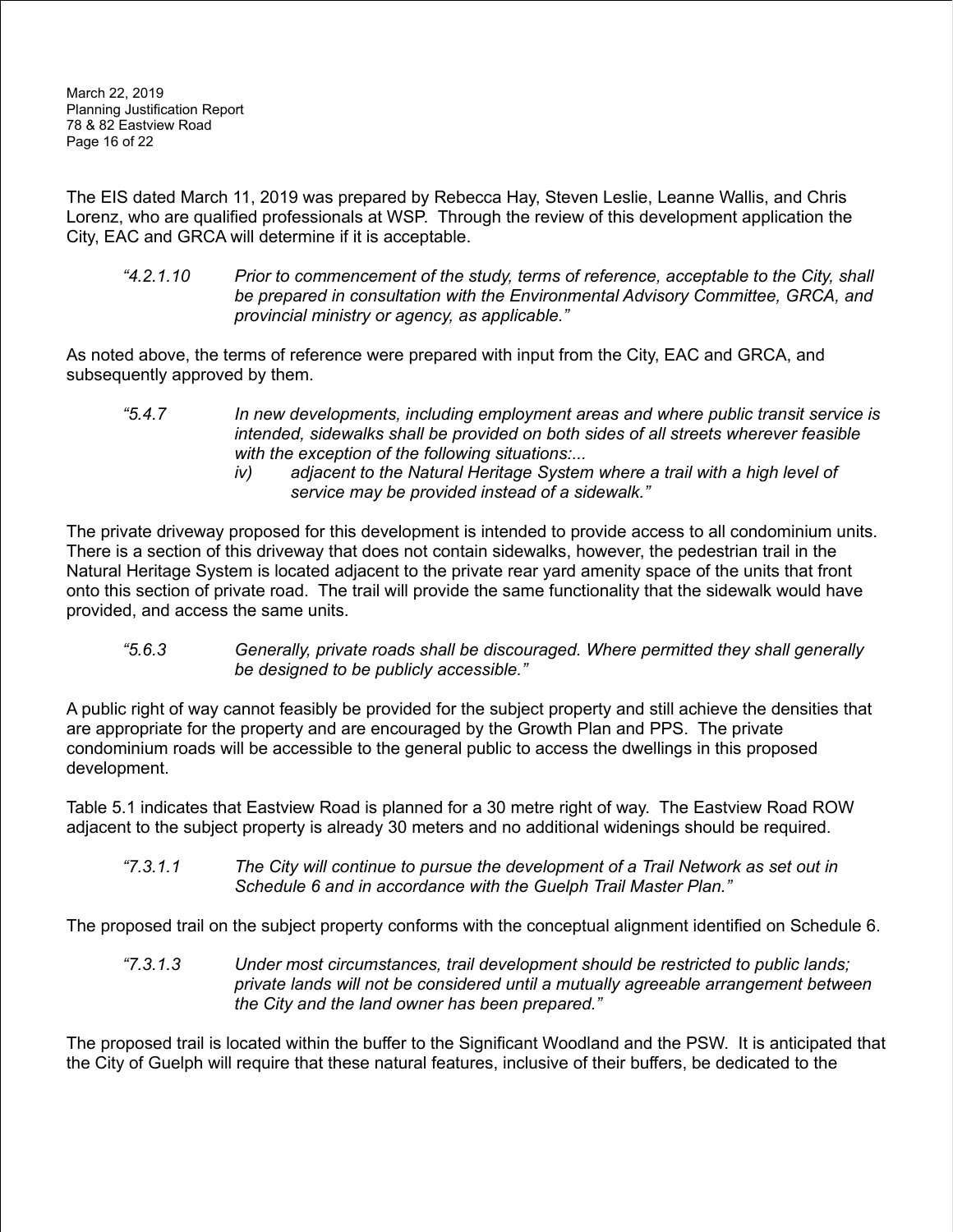March 22, 2019 Planning Justification Report 78 & 82 Eastview Road Page 17 of 22

appropriate public authority prior to development of the subject property. As such, the lands the trails are to be constructed upon will be under public ownership.

*"7.3.5.1 The City will require parkland dedication as a condition of development, consent or subdivision proposals in an amount up to:... ii) 5% of the land or one hectare for each 300 dwelling units for residential purposes;..."*

The City of Guelph's recently approved Zoning By-law (By-law Number 2019-20366) indicates in Section 10(c) that the parkland dedication for lands outside of the Downtown and with a density less than 100 units per hectare, be the greater of 5% of the land area or one hectare per 500 dwelling units. Using the method of 1 hectare per 500 dwelling units results in the greatest parkland dedication requirement of 0.114 hectares.

- *"7.3.5.3 Natural heritage features and natural hazard lands as outlined in this Plan will not be accepted as parkland dedication."*
- *"7.3.5.4 Urban squares and parks held in private ownership will not be considered part of parkland dedication."*

The common amenity area shown on the proposed site plan is approximately 0.14 hectares in area and provides many of the same benefits and functions to the residents of this development that public parkland would otherwise provide. Despite policy 7.3.5.4, the common amenity area should be credited against the parkland dedication requirements for the proposed development as it reduces the demand for public parkland and its location is substantially more convenient for the residents of this development. Furthermore, the subject property and proposed development is within 600 meters of 6 public recreation facilities that provide play structures, hard surfaced courts, ball diamonds, unstructured open areas, pedestrian trails in a natural area, and a recreation centre. As such, the proposed development is well serviced by existing recreation and parks infrastructure

Section 8 of the Official Plan provides the Urban Design objectives and policies of the City of Guelph. This Planning Justification Report is prepared in support of a zoning by-law amendment, the site plan is conceptual at this time and although a tentative theme has been selected for the development appearance, it has not yet been confirmed, nor designed in detail. As such, the following policy review of Section 8 will only address those policies that are relevant at this stage of the process; primarily those that speak to site layout and function.

*"8.1.1 The design of site and building development will support energy efficiency and water conservation through the use of alternative energy systems or renewable energy systems, building orientation, sustainable building design, low impact stormwater infiltration systems, drought-resistant landscaping and similar measures."*

Low impact stormwater infiltration systems are proposed for this development in accordance with this policy. Landscaping and building design have not yet been established.

*"8.1.3 New residential neighbourhoods shall be designed to ensure that most residents live*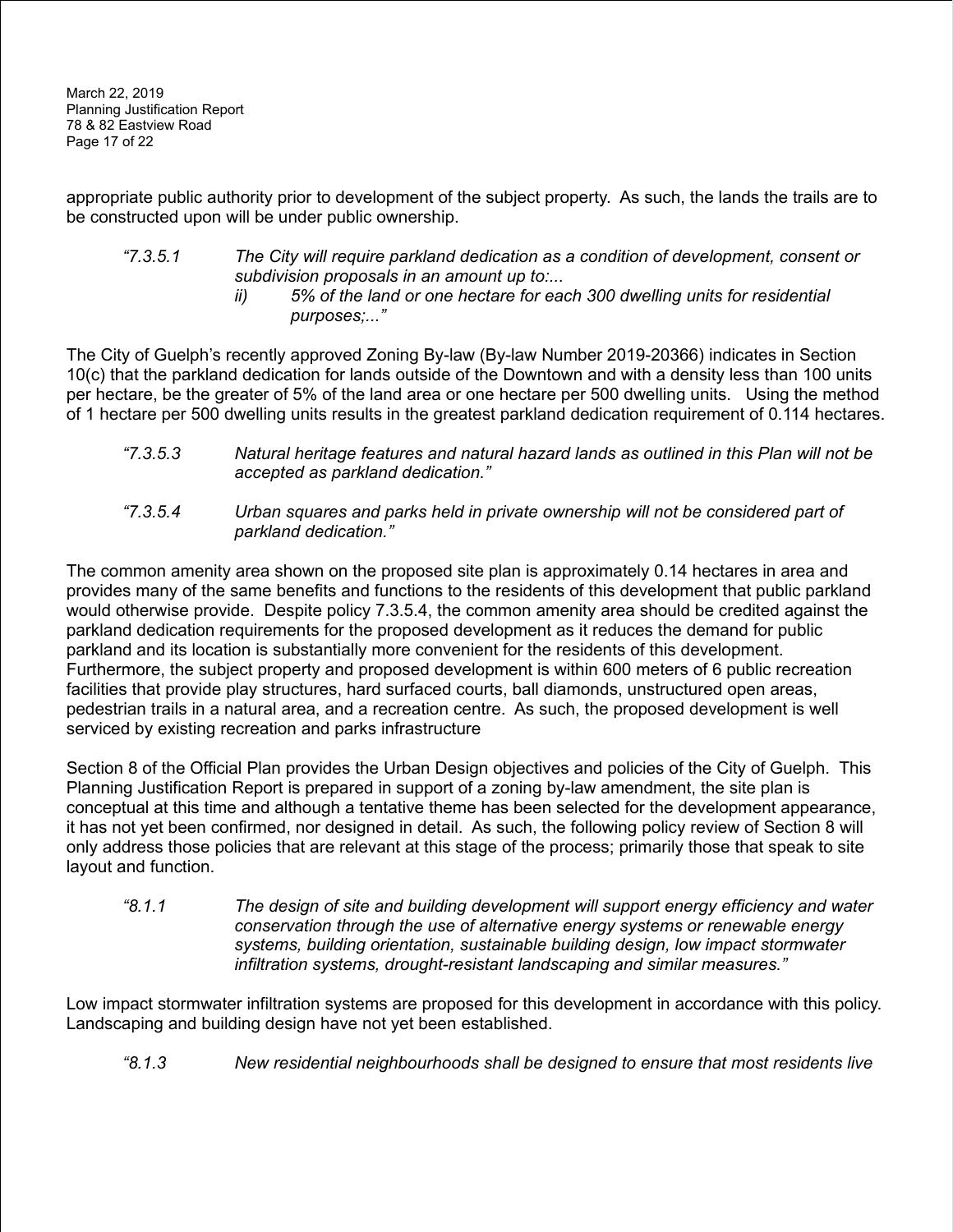*within a 5 to 10 minute walk of amenities and transit stops."*

There is an existing transit stop in front of the subject property. The longest walk, from the northernmost units, to the transit stop would be approximately 3 minutes at an average walking pace.

*"8.2.2 New residential developments shall be designed to be integrated and connected to surrounding existing neighbourhoods; providing full pedestrian and vehicular access including access to transit."*

The recent developments to the east and west of the subject property did not provide an allowance for a future connection between the properties, and as such, the proposed development cannot be integrated with the neighbourhoods to the east and west. However, the access driveways to Eastview Road connect with the existing intersections between Eastview and Auden Road, and Eastview and the condominium site driveway east of Auden Road.

*"8.2.6 Reverse lotting and 'window roads' (i.e. single loaded local roads flanking arterial and collector roads) should be avoided."*

The lots adjacent to Eastview Road are oriented with their side yards facing Eastview in accordance with this policy.

*"8.3.4 Opportunities to provide public views of Significant Natural Areas are strongly encouraged."*

The proposed common amenity area for the condominium would provide a public view from Eastview Road to the Provincially Significant Wetland and Significant Woodland in accordance with this policy.

*"8.3.5 Reverse lotting onto Significant Natural Areas and other components of the public realm should be avoided."*

Three of the townhouse blocks are oriented with their rear facade facing the Significant Natural Area. This is necessary due to grading, servicing and zoning requirements. However, the buffers to the Significant Natural Areas contain pedestrian trails, and a SWM pond and as such provide public space between the rear yards and the Significant Natural Area which help ensure it is part of the public realm and not isolated behind a row of dwellings.

Section 8.5 provides a number of urban design policies related to the built form of low-rise residential buildings. Conceptual renderings are provided with this Zoning By-law Amendment application, however, the final built form will not be determined until the Site Plan application is prepared. Generally, the Site Plan and building elevations are consistent with the policies in Section 8.5, the front yard area to the condominium road is consistent throughout the site, the proposed height is only 2 stories in keeping with the surrounding developments. The contemporary style provides some variety in relation to the more traditional units that were recently constructed to the east and west of the subject property.

Surface visitor parking areas are located away from the public realm in the interior of the site, and provide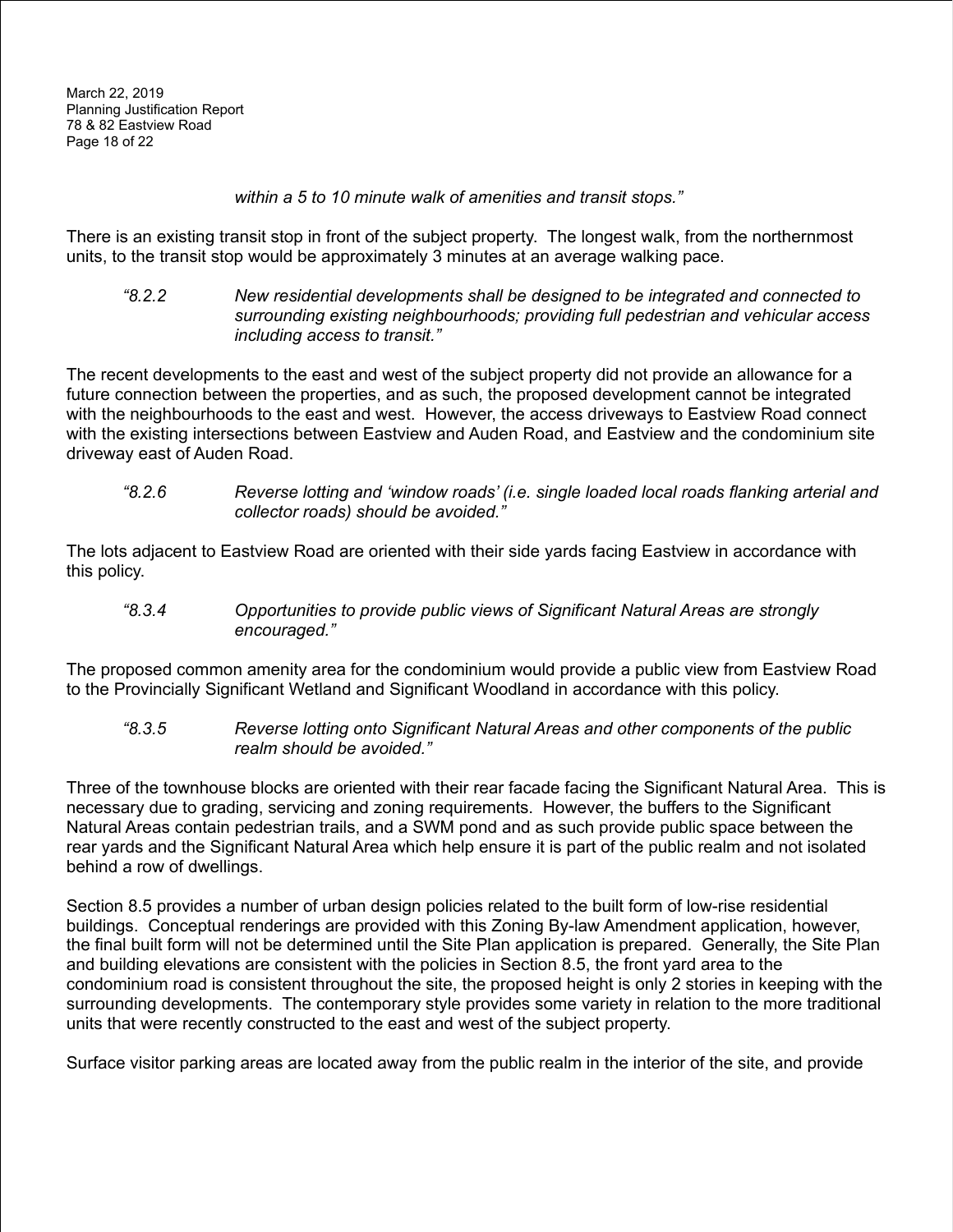March 22, 2019 Planning Justification Report 78 & 82 Eastview Road Page 19 of 22

landscaped areas adjacent to the closest dwellings in accordance with the policies of Section 8.12

*"8.13.3 Private roads and internal driveways required for site circulation shall be designed to be comfortable for pedestrians, cyclists and vehicles. They should be physically defined by raised curbs and, where appropriate, landscaped where they intersect with a parking area or driveway...."*

In most locations the private condominium road provides a raised curb and sidewalk to allow for a comfortable separation between pedestrians, bicycles and vehicles. A section of the private road however did not have sufficient width to allow for a sidewalk, this section will continue to have raised curbs, however, pedestrians will utilize the parallel pedestrian trail within the natural area buffer, which will provide the same functionality and linkages that a sidewalk would otherwise provide.

The landscape policies of Section 8.17 will be addressed through the Site Plan application process.

- *"9.3.1.1 The following criteria will be used to assess development proposals for multi-unit residential development...*
	- *1. Building form, scale, height, setbacks, massing, appearance and siting are compatible in design, character and orientation with buildings in the immediate vicinity....*
	- *3. The residential development can be adequately served by local convenience and neighbourhood shopping facilities, schools, trails, parks, recreation facilities and public transit.*
	- *4. Vehicular traffic generated from the proposed development will not have an unacceptable impact on the planned function of the adjacent roads and intersections.*
	- *5. Vehicular access, parking and circulation can be adequately provided and impacts mitigated.*
	- *6. That adequate municipal infrastructure, services and amenity areas for residents can be provided....*
	- *9. Impacts on adjacent properties are minimized in relation to grading, drainage, location of service areas and microclimatic conditions, such as wind and shadowing...."*

The adjacent development to the west is comprised of townhouse units and blocks with similar massing, height, scale and setbacks. The development to the east is a mix of townhouse blocks with similar scale and massing and single and semi-detached units. The proposed development is similar to and compatible with the massing, height, scale and setbacks. The proposed contemporary appearance is unlike the traditional designs of the adjacent developments, however it provides variety within the neighbourhood in accordance the urban design policies of the Official Plan.

As noted previously in this report, there are a number of schools and parks within close proximity of the subject property, and new connections will be provided to an existing ad-hoc trail system in the adjacent natural areas.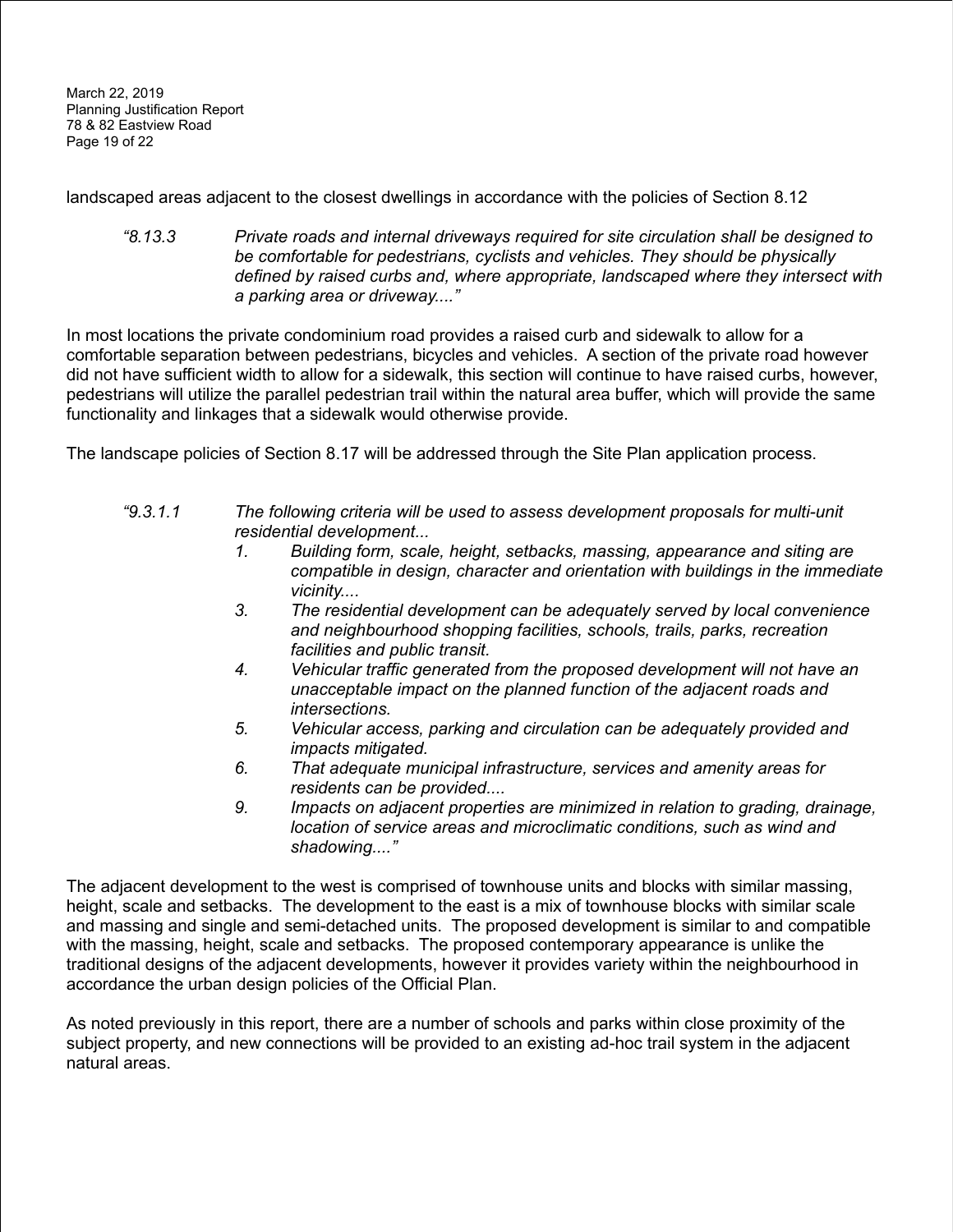March 22, 2019 Planning Justification Report 78 & 82 Eastview Road Page 20 of 22

The Traffic Impact Study prepared by Paradigm Transportation Solutions Limited and dated February 2019 has determined that there will be no issues with vehicular access to and from the site. The additional traffic generated by the proposed development will require an eastbound left turn land on Eastview Road at the Auden Road intersection.

The conceptual site plan indicates that the proposed private and common amenity areas are in excess of that required by the Zoning By-law. The Functional Servicing and Stormwater Management Report prepared by MTE Consultants Inc. and dated February 20, 2019 has determined that there is existing municipal infrastructure along Eastview Road with sufficient capacity to accommodate the proposed development. The Functional Servicing and Stormwater Management Report has also determined that grading and drainage can be designed to eliminate any impacts on adjacent properties.

- *"9.3.3 Permitted Uses...*
	- *1. The following uses may be permitted subject to the applicable provisions of this Plan:...*
		- *ii) multiple unit residential buildings, such as townhouses and apartments."*

The proposed block townhouses are a permitted use as per this policy.

- *"9.3.3 Height and Density...*
	- *2. The maximum height shall be six (6) storeys.*
	- *3. The maximum net density is 60 units per hectare and not less than a minimum net density of 20 units per hectare...."*

As calculated previously in this report, the density of the proposed development is 32.76 units per net hectare in accordance with the above policy. The proposed height is 2 storeys, also in accordance with the above policy.

The proposed development will be subject to Site Plan Control as per the policies in Section 10.11.2 and 10.11.3. The Site Plan application will be submitted subsequent to submission of this Zoning By-law Amendment application.

A pre-application consultation meeting occurred July 26, 2017. Subsequent to that meeting 2613598 Ontario Inc. (82 Eastview Road) and 2589618 Ontario Inc. (78 Eastview Road) have retained a consultant team to prepare the necessary studies as identified in the correspondence from the City of Guelph dated August 15, 2017. This includes the securing the approval of EAC and GRCA for the Environmental Impact Study terms of reference and the necessary four season natural heritage survey. The Zoning By-law application package includes all documents and studies requested by the City of Guelph

Given the above examples, and after a review of the remaining policies within the City of Guelph Official Plan, we are of the opinion that the proposed development is consistent with the policies in Chapters 2, 3, 4, 5, 6, 7, 8, and 9 of the City of Guelph Official Plan.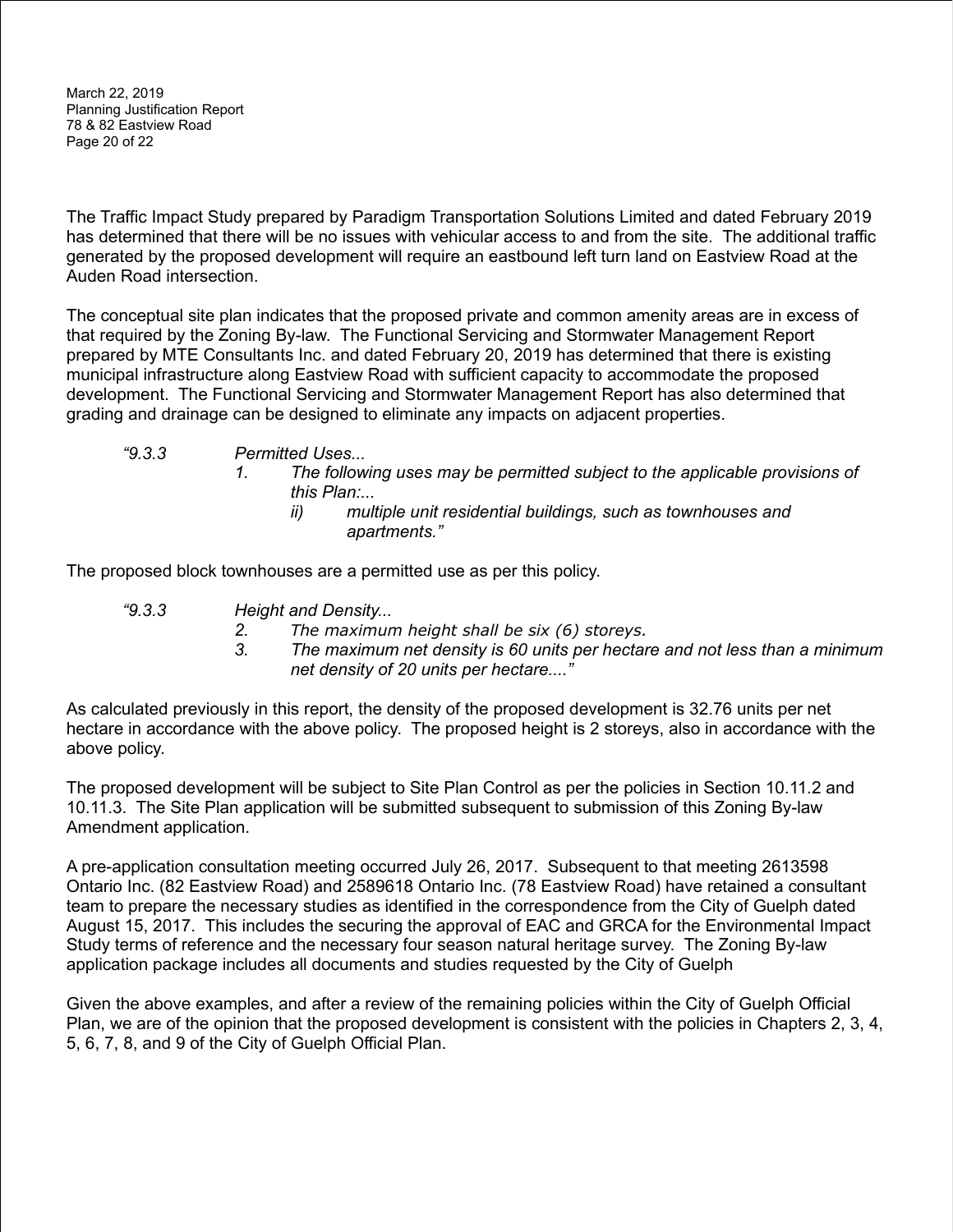March 22, 2019 Planning Justification Report 78 & 82 Eastview Road Page 21 of 22

#### <span id="page-21-0"></span>**3.4 CITY OF GUELPH ZONING BY-LAW 1995 – 14864**

The City of Guelph Zoning By-law 1995 – 14864 was approved by Council in 1995 and has been amended several times since then. The version available on the City of Guelph's website contained sections updated as recently as November 2017 was utilized for the analysis below.

Defined Area Map 50 of Schedule "A" of City of Guelph Zoning By-law 1995 – 14864, as last amended by By-law 2014 – 19741, zones 78 Eastview Road as Urban Reserve (UR) and Residential Single Detached (Specialized) with a Holding Provision (R.1B-39(H)) and zones 82 Eastview Road as Urban Reserve (UR).

The UR zones only permits agricultural, conservation and limited recreational uses. It does not permit any form of residential use or structure. The R.1B zone allows singled detached dwellings and accessory uses with 15 metre lot frontages. The specialized zone requirements provide the conditions to be satisfied prior to the removal of the Holding provision, which appears to have been instituted as part of a previous consent application. The proposed development of condominium townhouses is not permitted in either of the current zones. Therefore a Zoning By-law Amendment will be required.

The proposed Zoning By-law Amendment seeks to change the zoning of the subject property from "UR" - Urban Reserve and "R.1B-39(H)" - Residential Single Detached to "R.3A" - Residential Townhouse and "WL" - Natural Heritage Features.

The "WL" Natural Heritage Features zone will be implemented on the lands in the north west area of the property that have been identified through the EIS as Provincially Significant Wetlands and Significant Woodlands.

Zoning By-law Section 5.3.2 contains the lot performance standards for the R.3A Zone. The proposed development meets all performance standards.

We are of the opinion that the proposed development will be in conformance with Zoning By-law 1784 upon implementation of the proposed Zoning By-law Amendment. Furthermore, the proposed Zoning By-law Amendment is consistent with the City of Guelph Official Plan and will facilitate the construction of a development that is compatible with the existing neighbourhood context.